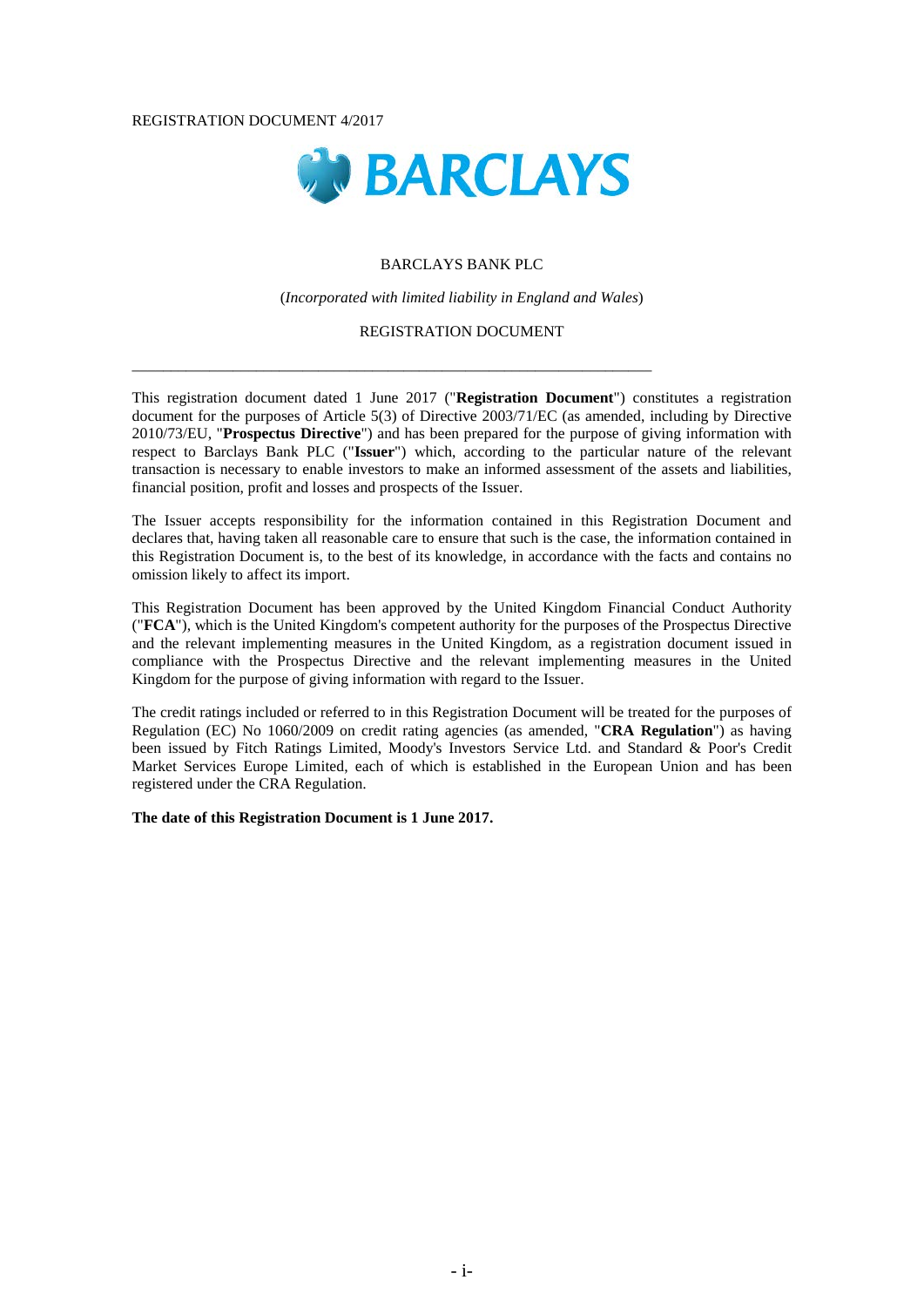# **TABLE OF CONTENTS**

# Page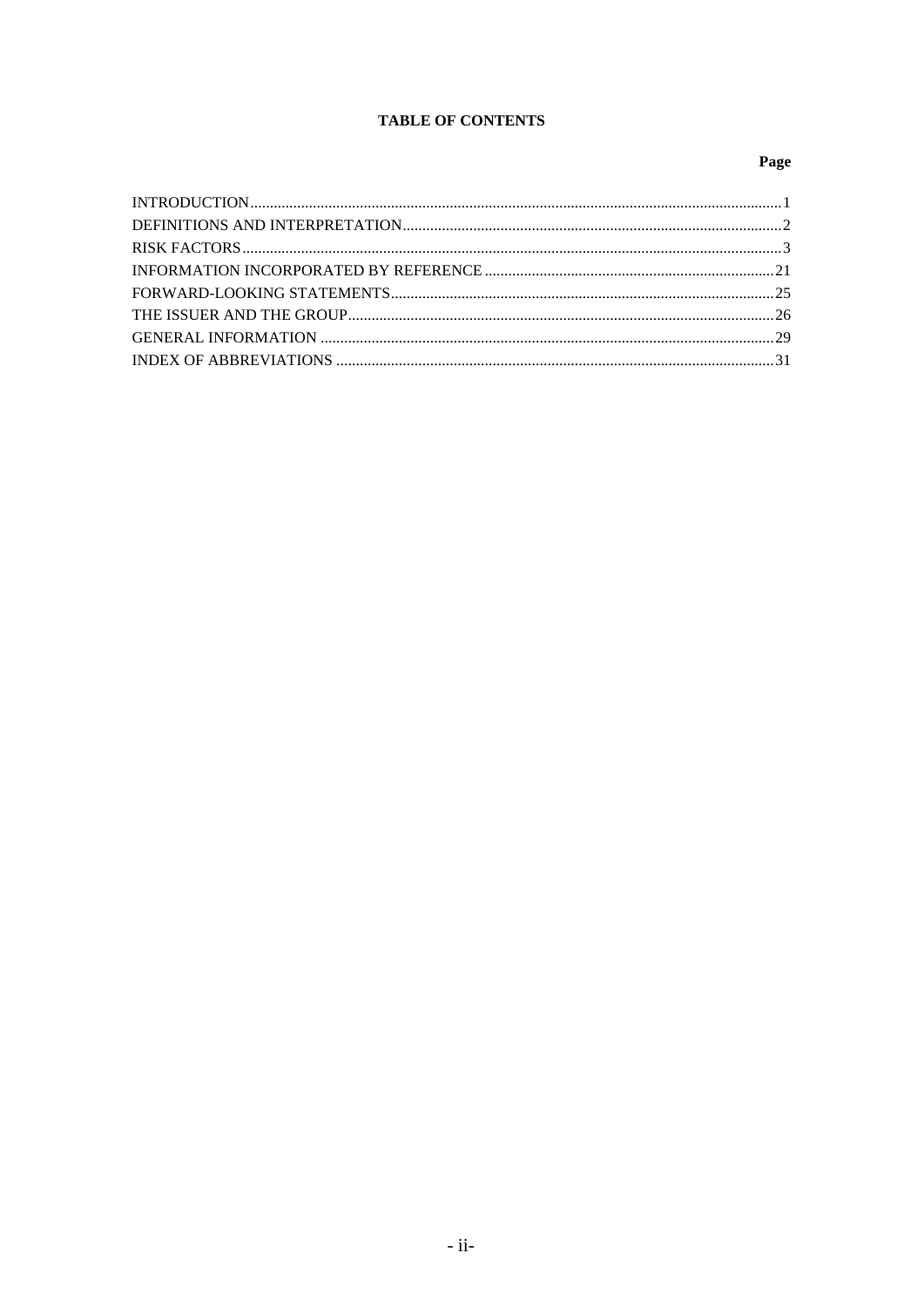# **INTRODUCTION**

## **What is this document?**

This Registration Document contains information describing the Issuer's business activities as well as certain financial information and material risks faced by the Group and the Bank Group, which, according to the particular nature of the Issuer and the securities which it may offer to the public or apply to have admitted to trading on a regulated market, is necessary to enable you to make an informed assessment of the assets and liabilities, financial position, profit and losses and prospects of the Issuer. Some of this information is incorporated by reference into this Registration Document.

## **How do I use this Registration Document?**

You should read and understand fully the contents of this Registration Document, including any documents incorporated by reference. This Registration Document contains important information about the Issuer, as well as describing certain risks relating to the Issuer and its business. An overview of the various sections comprising this Registration Document is set out below.

- The *Risk Factors* section describes the principal risks and uncertainties which could have a material adverse effect on the business, operations, financial condition or prospects of the Group and/or the Bank Group, and could have a material adverse effect on the return on the Securities.
- The *Information Incorporated by Reference* section sets out the information that is deemed to be incorporated by reference into this Registration Document. This Registration Document should be read together with all information which is deemed to be incorporated into this Registration Document by reference.
- The *Issuer and the Group* section provides certain information about the Group and the Bank Group, as well as details of litigation, investigations and reviews that the Group and the Issuer are party to and the subject of.
- The *General Information* section sets out further information on the Issuer which the Issuer is required to include under applicable rules (including details of where you can inspect documents which are relevant to you in conjunction with this Registration Document).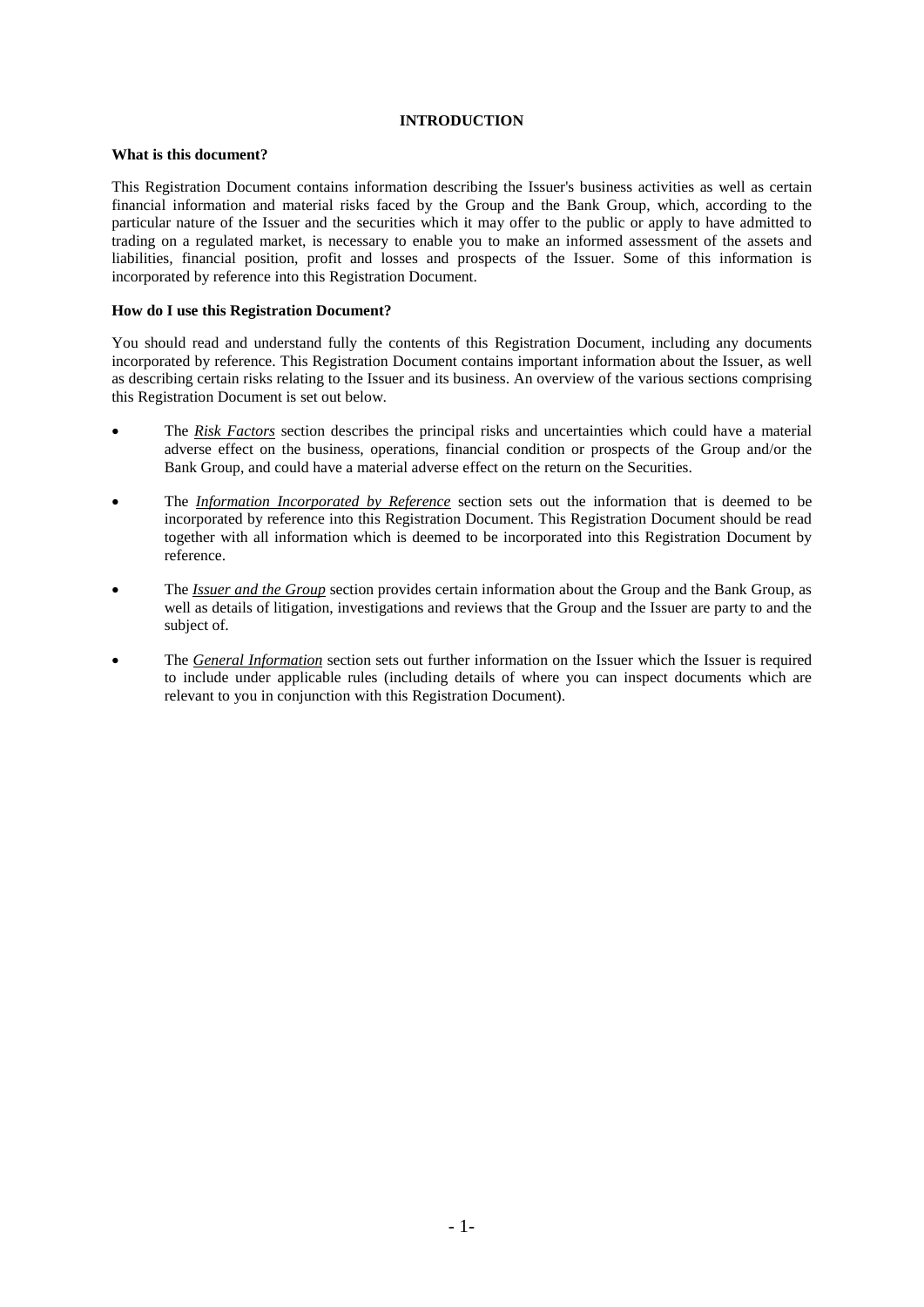# **DEFINITIONS AND INTERPRETATION**

The term the "**Group**" means Barclays PLC together with its subsidiaries and the terms "**Barclays**" or the "**Bank Group**" means Barclays Bank PLC together with its subsidiaries.

In this Registration Document, the abbreviations "**£m**" and "**£bn**" represent millions and thousands of millions of pounds sterling respectively.

"**Securities**" means any securities issued by the Issuer described in any securities note and, if applicable, summary note, which when read together with this Registration Document comprise a prospectus for the purposes of Article 5(3) of the Prospectus Directive or in any base prospectus for the purposes of Article 5(4) of the Prospectus Directive or other offering document into which this Registration Document may be incorporated by reference.

Where the context so requires, capitalised terms used will be defined in this Registration Document and are referenced in the Index of Abbreviations to this Registration Document.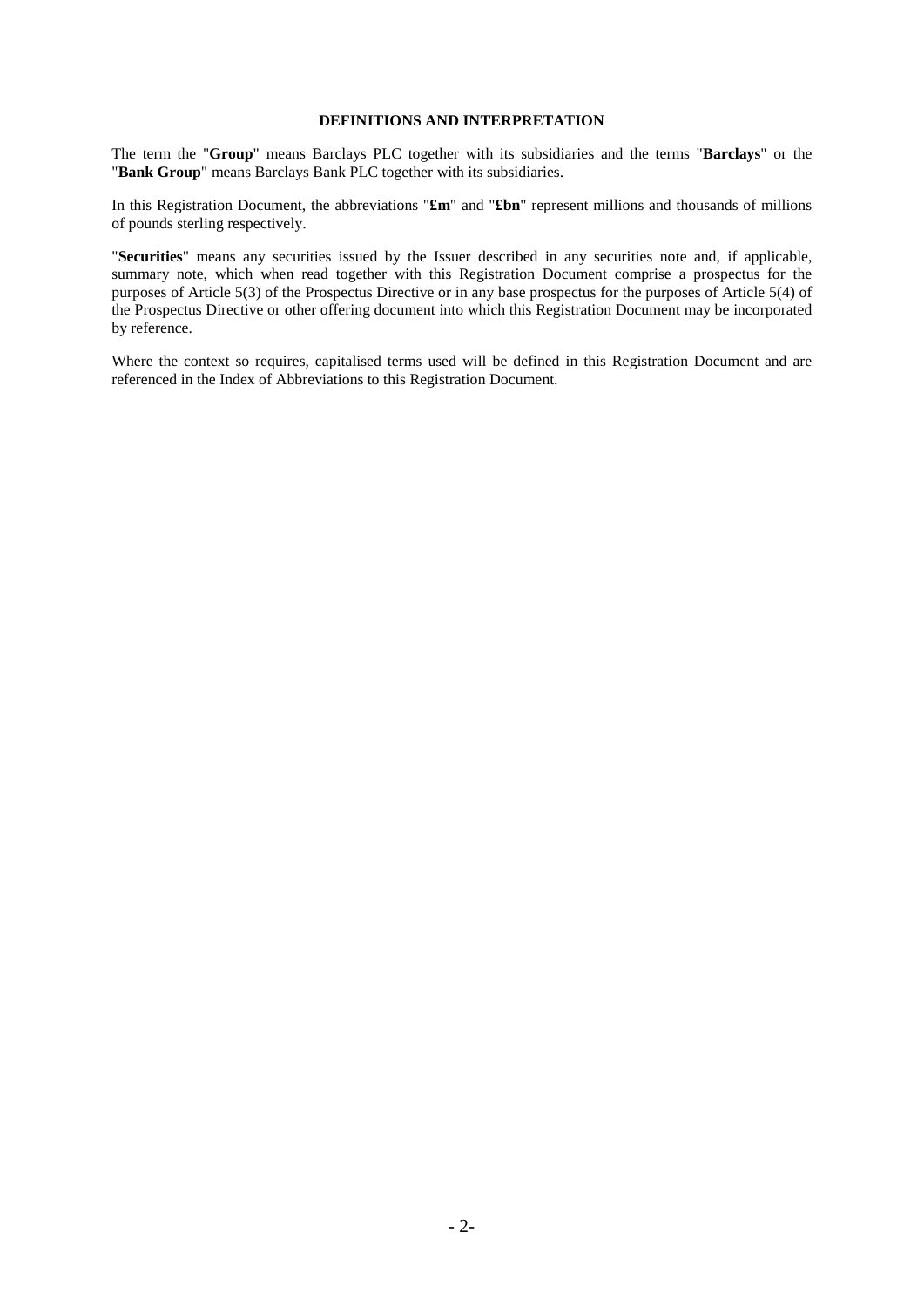### **RISK FACTORS**

*Each of the risks described below could have a material adverse effect on the Issuer's business, operations, financial condition or prospects, which, in turn, could have a material adverse effect on the return on the Securities. Prospective purchasers should only invest in the Securities after assessing these risks. More than one risk factor may have a simultaneous or a compounding effect which may not be predictable. No assurance can be given as to the effect that any combination of risk factors may have on the return on the Securities. The risks below are not exhaustive and there may be additional risks and uncertainties that are not presently known to the Issuer or that the Issuer currently believes to be immaterial but that could have a material impact on the business, operations, financial condition or prospects of the Issuer.* 

### **Principal Risks relating to the Issuer**

Material risks and their impact are described below in two sections: i) risks which senior management believe are likely to affect more than one Principal Risk and ii) risks which senior management believe are likely to impact a single Principal Risk. An emerging risk is a risk that has the potential to have a significant detrimental effect on the Group's performance, but currently the outcome and the time horizon for the crystallisation of its possible impact is more uncertain and more difficult to predict than for other risk factors that are not identified as emerging risks. A revised Enterprise Risk Management Framework was approved by the Board in December 2016. This includes a revised risk taxonomy comprising eight Principal Risks (Model Risk, Reputation Risk and Legal Risk were not previously classified as Principal Risks).

### **Material existing and emerging risks potentially impacting more than one Principal Risk**

### 1. **Structural reform**

The UK Financial Services (Banking Reform) Act 2013 (the UK Banking Reform Act) and associated secondary legislation and regulatory rules, require all UK deposit-taking banks with over £25bn of deposits (from individuals and small businesses) to separate certain day-to-day banking activities (e.g. deposit-taking) offered to retail and smaller business customers from other wholesale and investment banking services.

Through the creation of the Group's ring-fenced bank, the Group will ensure that core deposits placed within the European Economic Area (EEA) are ring-fenced to meet the requirements of the legislation by 2019. The implementation of these changes involves a number of risks which include:

- a) The Group must restructure its intra-group and external capital, funding and liquidity arrangements to meet regulatory requirements and support business needs. The changes will impact the sources of funding available to the different entities, including preventing the Issuer (as the non ring-fenced bank) from accessing certain categories of deposit funding. These changes may result in higher funding costs.
- b) The changes to the Group structure may negatively impact the assessment made by credit rating agencies and creditors. The risk profile and key risk drivers of the ring-fenced bank and the non ring-fenced bank will be specific to the activities and risk profile of each entity. As a result different Group entities are likely to be assessed differently and this may result in differences in credit ratings.
- c) Changes to the credit assessment at the Group or individual entity level, including the potential for ratings downgrades and ratings differences across entities, could impact access and cost of certain sources of funding.
- d) Implementation of ring-fencing introduces a number of execution risks. Technology change could result in outages or operational errors. Legal challenge to the ring-fence transfer scheme may delay the transfer of assets and liabilities to the ring-fenced bank. In particular, the setup of the Group Service Company as a separate legal entity servicing both trading entities (i.e. ring-fenced bank and non ring-fenced bank) will require a number of intra-group service level agreements to be established and agreed between the Group Service Company and the trading entities and will require the Group to set up a new approach to manage, fund and deliver the activities that will be provided by this entity. Delayed delivery could increase reputational risk or result in regulatory non-compliance. Uncertain customer preference (for placement in the ring-fenced or non ring-fenced bank) may result in changes to design and implementation plans.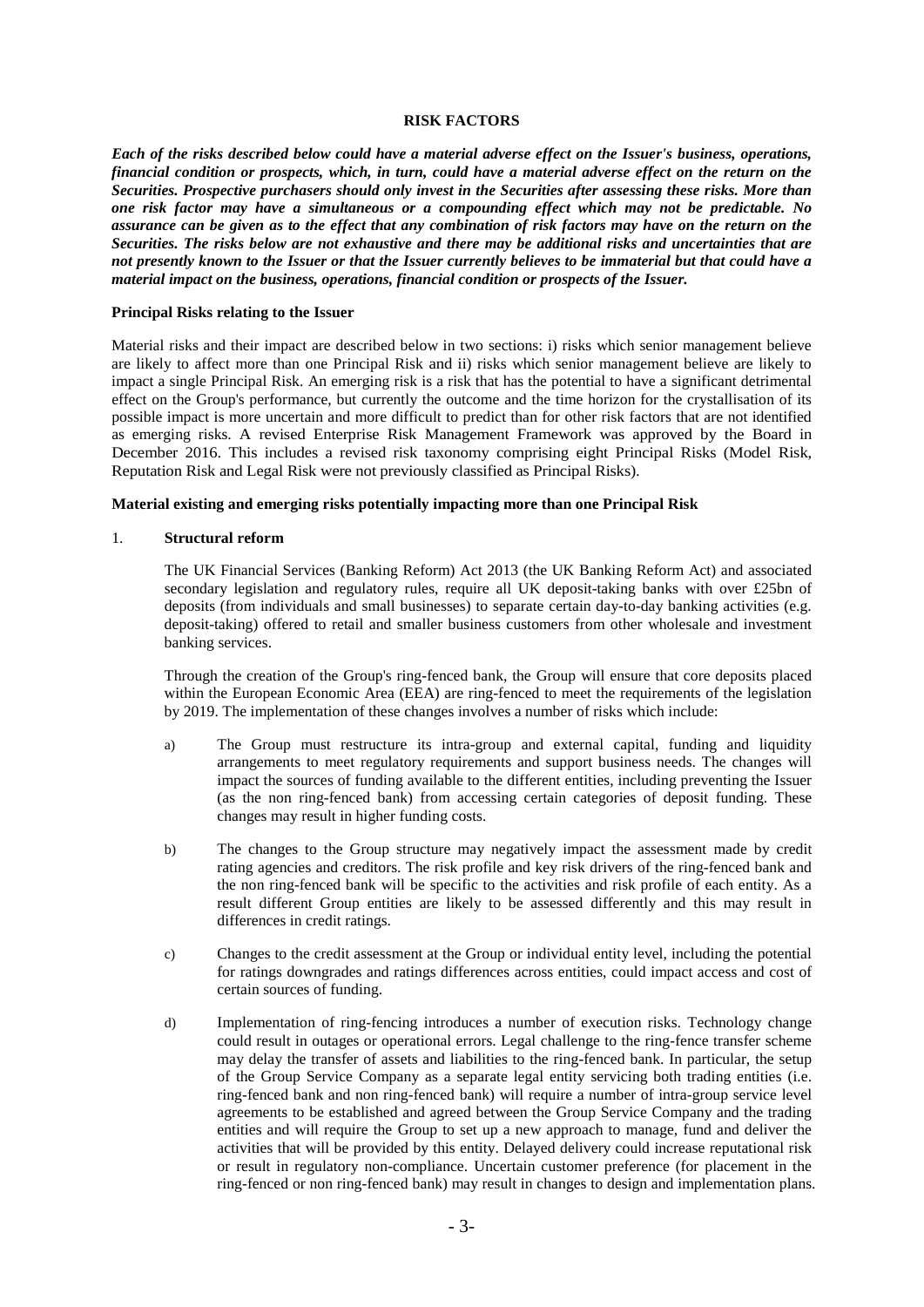- e) At the European level, structural reform regulation is still being developed as highlighted by the European Union proposal issued in November 2016 for Intermediate Holding Companies. The impact of final rules on the Group's businesses is still to be assessed once European regulation is finalised. Final rules will need to be considered alongside EU Referendum implications. The implementation date for these proposals will depend on the date on which any final legislation is agreed.
- f) There is a risk that the Group does not meet regulatory requirements across the new structure. Failure to meet these requirements may have an adverse impact on the Group's profitability, operating flexibility, flexibility of deployment of capital and funding, return on equity, ability to pay dividends, credit ratings, and/or financial condition.

### 2. **Business conditions, general economy and geopolitical issues**

The Group's performance could be adversely affected in relation to more than one Principal Risk by a weak or deteriorating global economy or political instability. These factors may also occur in one or more of the Group's main countries of operation.

The Group offers a broad range of services including to retail, institutional and government customers, in a large number of countries. The breadth of these operations means that deterioration in the economic environment, or an increase in political instability in countries where the Group is active, or in any other systemically important economy, could adversely affect the Group's performance and prospects.

For the Group, a deterioration of conditions in its key markets could affect performance in a number of ways including, for example: (i) deteriorating business, consumer or investor confidence leading to reduced levels of client activity, or indirectly, a material adverse impact on GDP growth in significant markets and therefore on Group performance; (ii) higher levels of default rates and impairment; (iii) mark to market losses in trading portfolios resulting from changes in factors such as credit ratings, share prices and solvency of counterparties; and (iv) lower levels of fixed asset investment and productivity growth overall.

Global growth is expected to remain modest in 2017, with low single digit growth in advanced economies alongside a slowdown in emerging markets. This moderate economic performance, lower commodity prices and increased geopolitical tensions mean that the distribution of risks to global economic activity continues to be biased to the downside. Commodity prices, particularly oil prices, remain depressed, but could fall further if growth in demand remains weak or supply takes longer than expected to adjust. At the same time, countries with high reliance on commodity-related earnings have already experienced a tightening of financial conditions. A sustained period of low prices risks triggering further financial distress, default and contagion, for the Group's customers, their suppliers and local communities, and resulting losses for the Group.

Moreover, sentiment towards emerging markets as a whole continues to be driven in large part by developments in China, where there is significant concern around the ability of authorities to manage growth whilst transitioning towards services. A stronger than expected slowdown could result if authorities fail to appropriately manage the end of the investment and credit-led boom, while the consequences from a faster slowdown would flow through both financial and trade channels into other economies, and affect commodity markets.

Whilst tightening of monetary policy by the US Federal Reserve was not as pronounced as expected during 2016, a moderate increase in activity is expected during 2017, the increasing divergence of policies between major advanced economies risks triggering further financial market volatility. Changes to interest rate expectations could ignite further volatility and US Dollar appreciation, particularly if the US Federal Reserve were to increase interest rates faster than markets currently expect.

Emerging markets have already seen growth slow following increased capital outflows, but growth may slow further if tighter US interest rate policy drives further reallocation of capital.

In several countries, reversals of capital inflows, as well as fiscal austerity, have already caused deterioration in political stability. This could be exacerbated by a renewed rise in asset price volatility or sustained pressure on government finances. In addition, geopolitical tensions in some areas of the world, including the Middle East and Eastern Europe are already acute, and are at risk of further deterioration.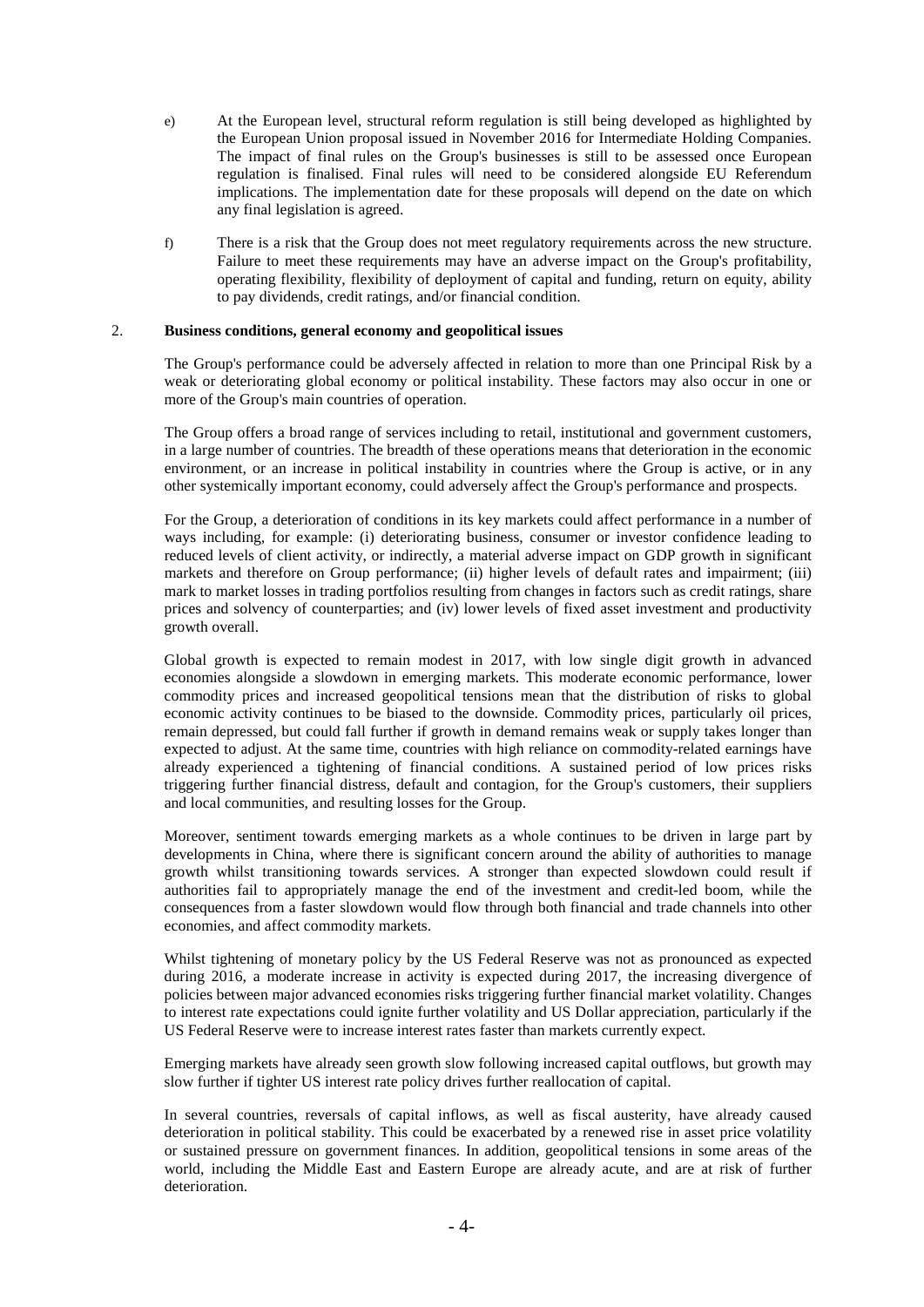In the US, the policy platform of the new administration is expected to be clarified during the early part of 2017. There is the possibility of significant changes in policy in sectors including trade, healthcare and commodities which may have an impact on the Group's portfolios. Proposed policy changes (including tax-cuts and significant infrastructure spending) are likely to result in higher global growth, further reinforcing the move towards global reflation. Political change may increase uncertainty as to regulatory trends, both in the US and the EU.

In the UK, the vote in favour of leaving the EU has given rise to political uncertainty with attendant consequences for investment and confidence (see also '*EU Referendum*' on pages 7 and 8).

### 3. **Change and execution risk**

The Group continues to drive changes to its functional capabilities and operating environment in order to allow the business to exploit emerging and digital technologies, and improve customer experience whilst also embedding enhanced regulatory requirements, strategic realignment, and business model changes. The complexity, increasing pace, and volume of changes underway simultaneously mean there is heightened execution risk and potential for change not being delivered to plan.

Failure to adequately manage this risk could result in extended outages and disruption, financial loss, customer detriment, legal liability, potential regulatory censure and reputational damage.

### 4. **Risks arising from regulation of the financial services industry**

The financial services industry continues to be the focus of significant regulatory change and scrutiny which may adversely affect the Group's business, financial performance, capital and risk management strategies. For further information on regulations affecting the Group, including significant regulatory developments, please see the section on Supervision and Regulation on page 182 of the Joint Annual Report.

### a) Regulatory change

The Group, in common with much of the financial services industry, remains subject to significant levels of regulatory change and increasing scrutiny in many of the countries in which it operates (including, in particular, the UK and the US). This has led to a more intensive approach to supervision and oversight, increased expectations and enhanced requirements. As a result, regulatory risk will remain a focus for senior management and consume significant levels of business resources. Furthermore, this more intensive approach and the enhanced requirements, uncertainty and extent of international regulatory coordination as enhanced supervisory standards are developed and implemented may adversely affect the Group's business, capital and risk management strategies and/or may result in the Group deciding to modify its legal entity structure, capital and funding structures and business mix, or to exit certain business activities altogether or not to expand in areas despite otherwise attractive potential.

### b) Changes in prudential requirements, including changes to CRD IV

The Group's results and ability to conduct its business may be negatively affected by changes or additions to supervisory and prudential expectations, including in relation to any minimum requirements for own funds and eligible liabilities, leverage or liquidity requirements, applicable buffers and/or add-ons to such minimum requirements and RWA calculation methodologies all as may be set by international, EU or national authorities from time to time (including, for example, through changes being proposed to the framework of the Capital Requirements Directive (CRD IV)).

Changes to or additional supervisory and prudential expectations, either individually or in aggregate, may lead to unexpected enhanced requirements in relation to the Group's capital, leverage, liquidity and funding ratios or alter the way such ratios are calculated. This may result in, amongst other things, a need for further management actions to meet the changed requirements, such as: increasing capital or liquidity resources, reducing leverage and risk weighted assets; modifying legal entity structure (including with regard to issuance and deployment of capital and funding for the Group); changing the Group's business mix or exiting other businesses; and/or undertaking other actions to strengthen the Group's position.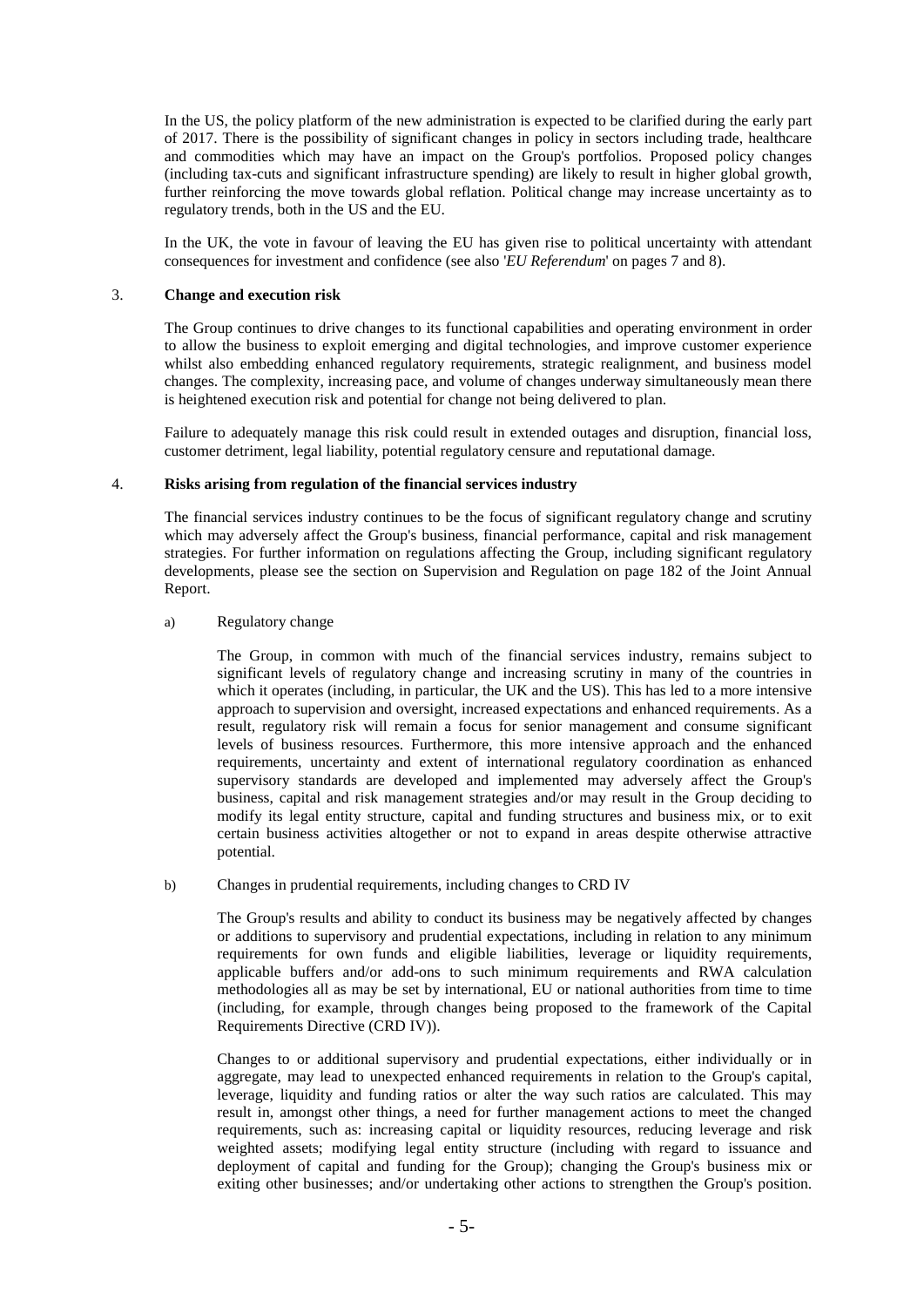See Treasury and Capital Risk on page 104 and Supervision and Regulation on page 184 of the Joint Annual Report for more information.

c) Market infrastructure reforms

Financial market infrastructure is subject to extensive and increasing regulation in many of the Group's markets. The derivatives market has been the subject of particular focus across the G20 countries, requiring the clearing of standardised derivatives and the mandatory margining of non-cleared derivatives. More broadly, the recast Markets in Financial Instruments Directive in Europe ("**MiFID II**") will fundamentally change the framework for market infrastructure, the Benchmarks Regulation will regulate the use of benchmarks in the EU, and regulation governing Central Securities Depositories will increase the requirements upon participants in the financial markets.

It is possible that these additional regulations, and the related expenses and requirements, will increase the cost of and therefore impact willingness of participation in the financial markets.

d) Recovery and resolution planning

In recent years, there has been a strong regulatory focus on 'resolvability' from regulators globally, and the Group continues to work with the relevant authorities to identify and address potential impediments to the Group's resolvability. As part of this work, the Group is required to submit formal Recovery and Resolution Plan ("**RRP**") submissions to UK, US and South African regulators describing the Group's strategy for recovery and rapid and orderly resolution. These submissions are evaluated by regulators on the basis of both qualitative and quantitative metrics, the specifics of which may become more rigorous over time.

Should the relevant authorities in any jurisdiction ultimately determine that a resolution plan were not credible or would not facilitate an orderly resolution, the Group or its subsidiaries could be made subject to more stringent capital, leverage or liquidity requirements, or restrictions on growth, activities or operations. The potential structural changes that may be required to address such a determination may negatively impact the financial or competitive position or results of operations of the Group, as well as increase the risk that the Group would be unable to maintain appropriate prudential ratios or be restricted from making intragroup or external capital contributions.

e) Stress testing

The Group and certain of its members are subject to supervisory stress testing exercises in a number of jurisdictions. These exercises currently include the programmes of the Bank of England ("**BoE**"), the EBA, the FDIC, the Federal Reserve Bank ("**FRB**") and the SARB. These exercises are designed to assess the resilience of banks to adverse economic or financial developments and ensure that they have robust, forward-looking capital and liquidity management processes that account for the risks associated with their business profile.

Assessment by regulators is on both a quantitative and qualitative basis, the latter focusing on the Group's or certain of its members' business model, data provision, stress testing capability and internal management processes and controls. The stress testing requirements to which the Group and its members are subject are becoming increasingly stringent, including in the US where the newly sub-consolidated operations and the IHC will be stress-tested and examined under the FRB's annual CCAR programme for the first time in 2017. Failure to meet requirements of regulatory stress tests, or the failure by regulators to approve the stress test results and capital plans of the Group, could result in the Group being required to enhance its capital position, limit capital distributions or position capital in specific subsidiaries. For more information on stress testing, please see Supervision and Regulation on page 184 of the Joint Annual Report.

### 5. **Regulatory action in the event of a bank failure**

As described under 'Supervision of the Group, Regulation in the EU and UK, Recovery and Resolution developments' on page 183 of the Joint Annual Report, UK resolution authorities have the right under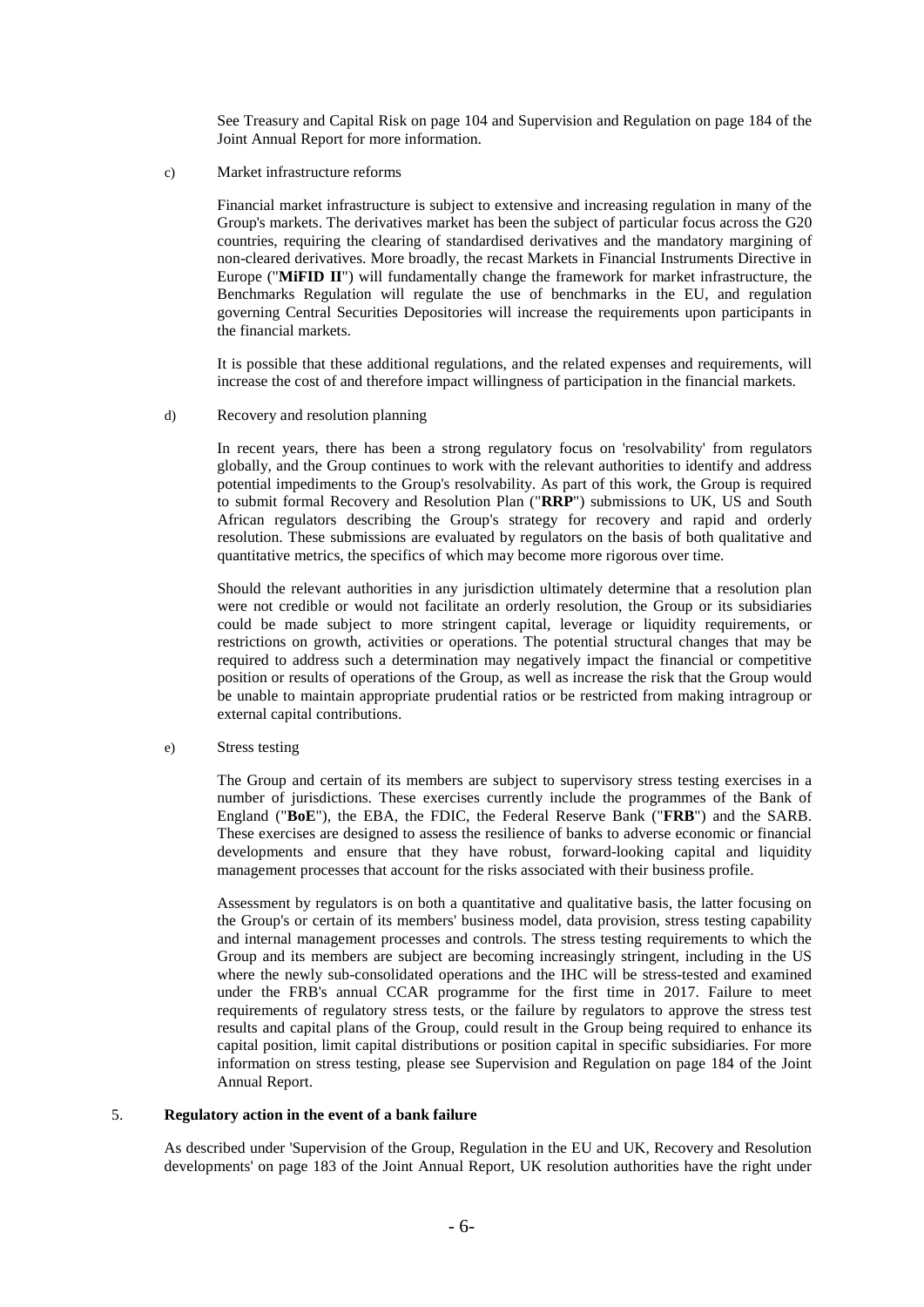certain circumstances to intervene in the Group pursuant to the stabilisation and resolution powers granted to them under the Banking Act and other applicable legislation.

If any of the powers conferred on the BoE were to be exercised, or there were an increased risk of exercise, in respect of the Group or any entity within the Group, this might result in a material adverse effect on the rights or interests of shareholders and creditors including holders of debt securities and could have a material adverse effect on the market price of shares and other securities issued by the Group. Such effects could include losses of shareholdings or associated rights including, the dilution of percentage ownership of the Group's share capital, and may result in creditors, including debt holders, losing all or a part of the value of their investment in the Group's issued securities.

Please see "*Regulatory action in the event a bank or investment firm in the Group is failing or likely to fail could materially adversely affect the value of the Securities* " below for further detail of the risks to holders of Securities of bank resolution actions in the event of the Issuer's failure.

### 6. **EU referendum**

The UK held a referendum on 23 June 2016 on whether it should remain a member of the EU. This resulted in a vote in favour of leaving the EU. The result of the referendum means that the long-term nature of the UK's relationship with the EU is unclear and there is uncertainty as to the nature and timing of any agreement with the EU on the terms of exit. In the interim, there is a risk of uncertainty for both the UK and the EU, which could adversely affect the economy of the UK and the other economies in which we operate. The potential risks associated with an exit from the EU have been carefully considered by the Board and include:

### *Market risk*

Potential for continued market volatility (notably FX and interest rates) given political uncertainty which could affect the value of Trading Book positions.

### *Credit risk*

Increased risk of a UK recession with lower growth, higher unemployment and falling UK house prices. This would likely negatively impact a number of the Group's portfolios, notably: higher Loan to Value home loans, UK unsecured lending including cards and Commercial Real Estate exposures.

### *Operational risk*

- a) Changes to current EU "Passporting" rights: the UK's withdrawal from the EU may result in the loss of cross-border market access rights which would require the Group to make alternative licensing arrangements in EU jurisdictions in which the Group continues to operate.
- b) Uncertainty over UK's future approach to EU freedom of movement will impact the Group's access to the EU talent pool, decisions on hiring from the EU of critical roles and rights to work of current non-UK EU citizens of the Group located in the UK and UK citizens located in the EU.

### *Legal risk*

The legal framework within which the Group operates could change and become more uncertain as the UK takes steps to replace or repeal certain laws currently in force, which are based on EU legislation and regulation. Certainty of existing contracts, enforceability of legal obligations and uncertainty around the outcome of disputes may be affected until the impacts of the loss of the current jurisdictional arrangements between UK and EU courts and the universal enforceability of judgements across the EU, are fully known (including the status of existing EU case law).

### *Treasury and capital risk*

a) Potential for credit spread widening and reduced investor appetite for the Group's debt issuance, which could negatively impact the cost of and/or access to funding. Potential for continued market volatility could affect interest rate risk in the banking book, as well as securities held by the Group for liquidity purposes.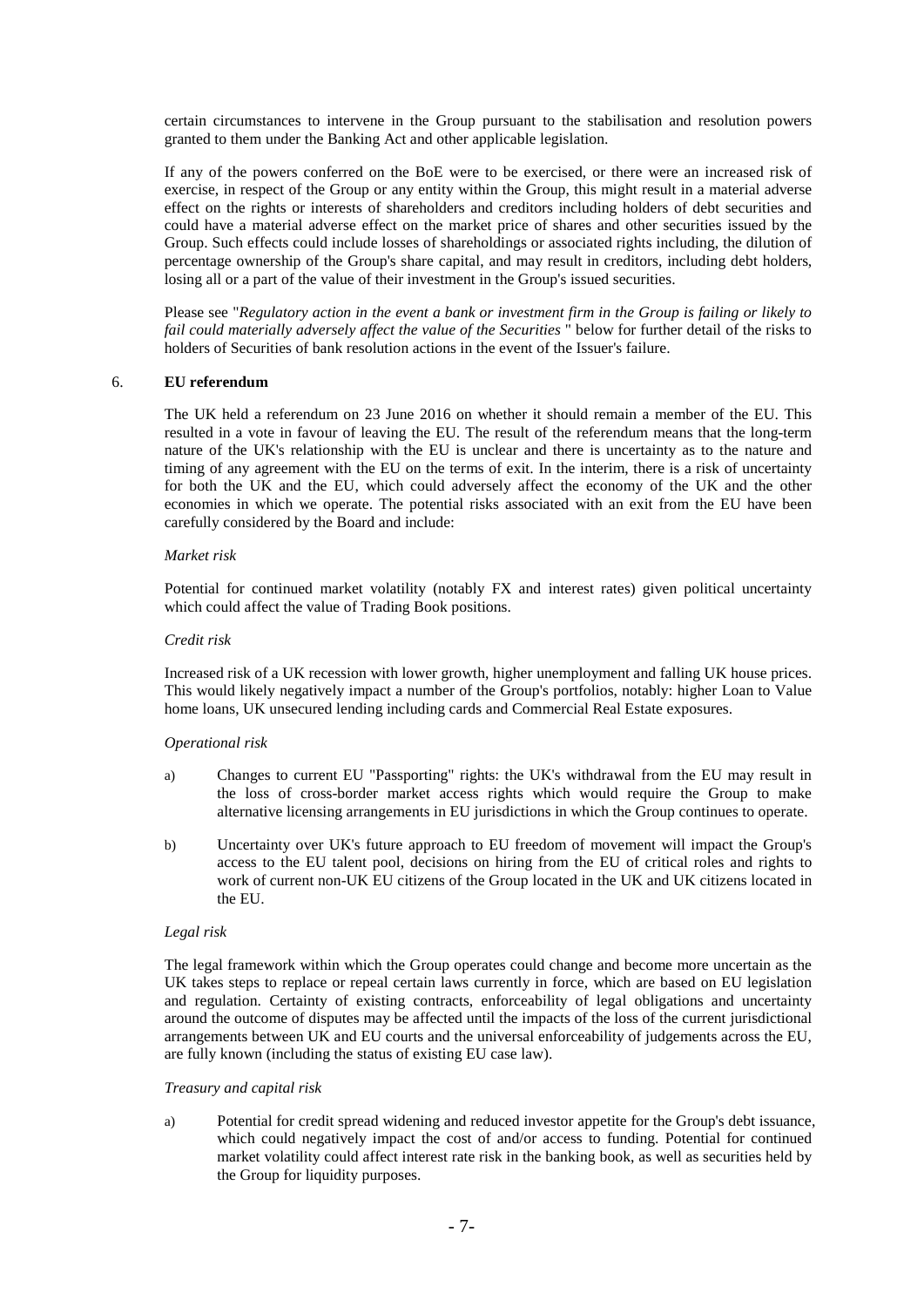b) Changes in the long-term outlook for UK interest rates might also adversely affect UK Pension IAS19 liabilities.

# 7. **Impairment**

The introduction of the impairment requirements of IFRS 9 Financial Instruments, due to be implemented on 1 January 2018, is expected to result in higher impairment loss allowances that are recognised earlier, on a more forward looking basis and on a broader scope of financial instruments than is the case under IAS 39. Measurement will involve increased complexity, judgement and is expected to have a material financial impact and impairment charges will tend to be more volatile. Unsecured products with longer expected lives, such as revolving credit cards, are expected to be most impacted. The capital treatment on the increased reserves is the subject of ongoing discussion with regulators and across the industry, but there is potential for significant adverse impact on regulatory capital ratios. In addition, the move from incurred to expected credit losses has the potential to impact the Group's performance under stressed economic conditions or regulatory stress tests. For more information please refer to Note 1 (Significant Accounting Policies) to the consolidated financial statements of Barclays PLC on pages 226 to 230 of the Joint Annual Report.

The Group has a jointly accountable risk and finance implementation and governance programme with representation from all impacted departments. During 2016, work continued on the design and build of impairment models, systems, processes, governance, controls and data collection and continues to be refined during 2017. During 2017, there is a planned parallel run which includes continued model, process and output validation, testing, calibration and analysis.

There will be three different layers of impairment committees. In addition to the existing Group and Business level committees, Legal Entity committees for Barclays UK and Barclays International will also be in place. Committees will be chaired by the Chief Risk Officer ("**CRO**"), with joint accountability by both CROs and Chief Financial Officers for signing off the results. The new IFRS 9 impairment committee structure, with underlying key controls, is expected to be in operation from Q2 2017. There will also be a Scenarios Management Committee to review and approve the scenario process. The scope of review will include the scenarios and scenario narratives, the core set of macroeconomic variables and any management overlays. The Scenario Management Committee will attest that the scenarios adequately account for the non-linearity and asymmetry of the loss distribution. Reported results and key messages will be communicated to the Board Audit Committee and Risk Executive Committee, who will have oversight roles and provide challenge of key assumptions, including the basis of the scenarios adopted.

## **Material existing and emerging risks by Principal Risk**

## **Credit risk**

The risk of loss to the firm from the failure of clients, customers or counterparties, including sovereigns, to fully honour their obligations to the firm, including the whole and timely payment of principal, interest, collateral and other receivables.

The Group may suffer financial loss if any of its customers, clients or market counterparties fails to fulfil their contractual obligations to the Group. The Group may also suffer loss when the value of its investment in the financial instruments of an entity falls as a result of that entity's credit rating being downgraded. In addition, the Group may incur significant unrealised gains or losses due to changes in the Group's credit spreads or those of third parties, as these changes affect the fair value of the Group's derivative instruments, debt securities that the Group holds or issues, and loans held at fair value.

## 1. **Deterioration in political and economic environment**

The Group's performance is at risk from deterioration in the political and economic environment (see also "*Business conditions, general economy and geopolitical issues*" on page 4), which may result from a number of uncertainties, including the following:

### a) Specific regions

Adverse impacts on customers' ability to service debt may result in higher impairment charges for the Group.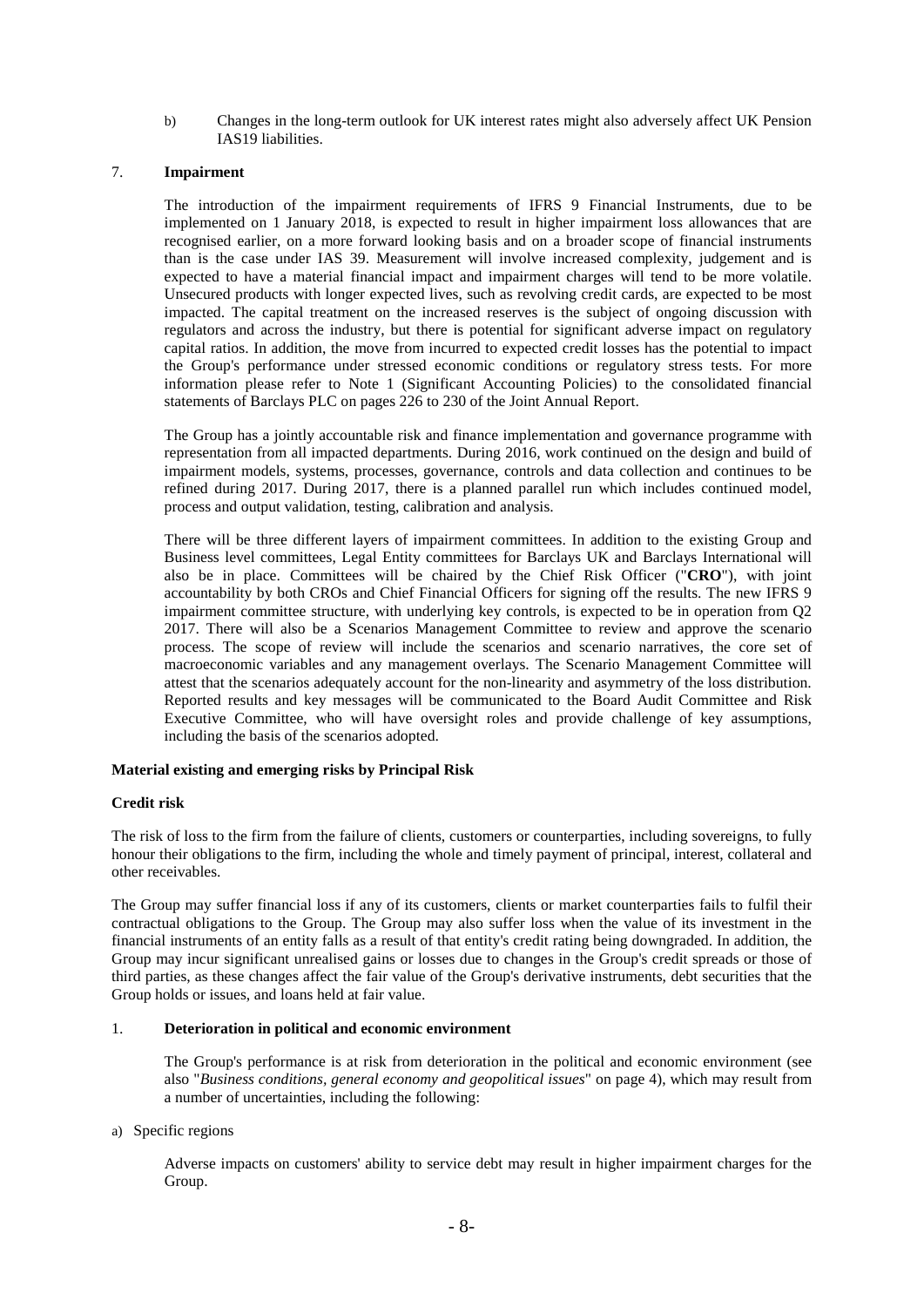### *i. United Kingdom*

Following the EU referendum on 23 June 2016 (see also '*EU Referendum*' on pages 7 and 8) the UK may experience a period of political and economic uncertainty throughout the negotiation period during which exit options are hard to fully and accurately predict. The initial impact has been the depreciation of Sterling resulting in higher costs for companies exposed to imports and a more favourable environment for exporters. Rising domestic costs resulting from higher import prices may impact household incomes and the affordability of consumer loans and home loans. In turn this may affect businesses dependent on consumers for revenue. There has also been a reduction in activity in both commercial and residential real estate markets which has the potential to impact value.

### *ii. United States*

A significant proportion of the Group's portfolio is located in the US, including a major credit card portfolio and a range of corporate and investment banking exposures. Stress in the US economy, weakening GDP, rising unemployment and/or an increase in interest rates could lead to increased levels of impairment.

### *Emerging Markets*

Slower growth in China continues to affect a number of emerging economies, particularly those with high fiscal deficits and those reliant on short-term external financing and/or material reliance on commodity exports. Their vulnerability has been further impacted by the fall, and sustained volatility in oil prices, the strong US dollar and the winding down of quantitative easing policies by some central banks. The impact on the Group may vary depending on the vulnerabilities present in each country, but the impact may result in increased impairment charges through sovereign defaults, or the inability or unwillingness of clients and counterparties in that country to meet their debt obligations.

### *South Africa*

The negative economic outlook in South Africa continues, with a challenging domestic and external economic environment and ongoing political uncertainty. Real gross domestic product ("**GDP**") growth remains low resulting in these domestic and global factors impacting credit quality across the Group's portfolios. In the retail sector, concerns remain over the level of consumer indebtedness and affordability, particularly as interest rates rise.

b) Interest rate rises, including as a result of slowing of monetary stimulus, could impact consumer debt affordability and corporate profitability

To the extent that central banks increase interest rates in certain developed markets, particularly in the Group's main markets, the UK and the US, they are expected to be small and gradual in scale during 2017, albeit following differing timetables. Recent increases in interest rates occurred in the US with a 0.25% rise in December 2015 and the same rise in December 2016. Whilst further increases may support Group income, future interest rate increases, if larger or more frequent than expectations could cause stress in the loan portfolio and underwriting activity of the Group. This would be particularly applicable to non-investment grade lending, leading to the possibility of the Group incurring higher impairment. Higher credit losses driving an increased impairment allowance would most notably impact retail unsecured and secured portfolios as a result of a reduction in recoverability and value of the Group's assets, coupled with a decline in collateral values.

Interest rate increases in developed markets may also negatively impact emerging economies, as capital flows to mature markets to take advantage of the higher returns and strengthening economic fundamentals.

# 2. **Specific sectors**

The Group is subject to risks arising from changes in credit quality and recovery rate of loans and advances due from borrowers and counterparties in a specific portfolio. Any deterioration in credit quality could lead to lower recoverability and higher impairment in a specific sector. The following are areas of uncertainties to the Group's portfolio which could have a material impact on performance.

a) UK property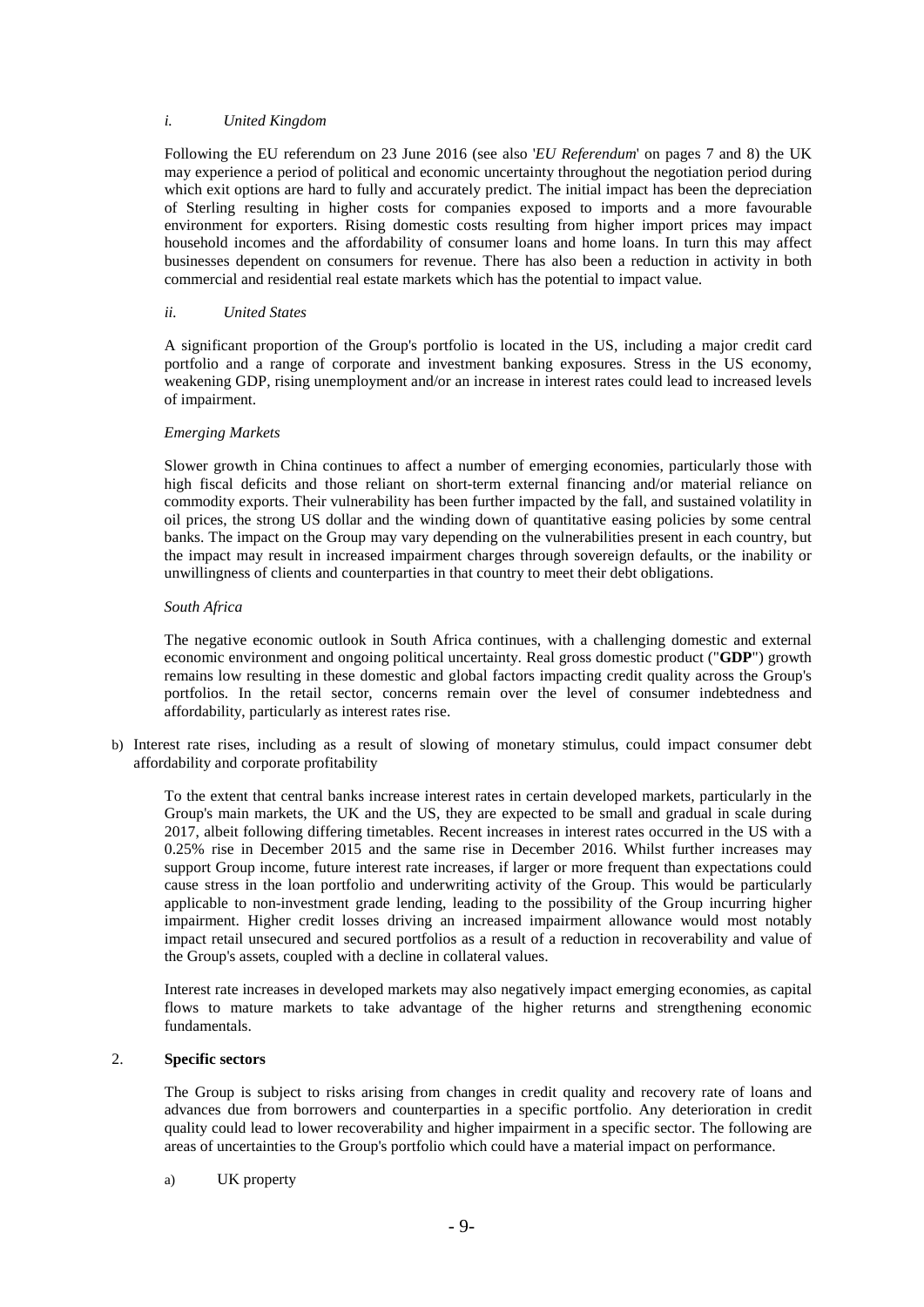With UK property representing a significant portion of the overall UK Corporate and Retail credit exposure, the Group is at risk from a fall in property prices in both the residential and commercial sectors in the UK. Strong house price growth in London and the South East of the UK, fuelled by foreign investment, strong buy-to-let demand and subdued housing supply, has resulted in affordability metrics becoming stretched. Average house prices as at the end of 2016 were more than 7.9 times average earnings.

However, the recent EU referendum has had a negative impact on home loan applications due to the increased uncertainty in the UK housing market, with ongoing concerns regarding the potential for falling house prices, particularly in London and the South East. Further, a weakening economy would impact the home loan portfolio as costs rise off the back of higher interest rates and customers are impacted by inflationary affordability pressures. Potential losses would likely be most pronounced in the higher Loan to Value (LTV) segments as falling house prices lead to higher impairment and negative capital impact as loss given default (LGD) rates increase.

### b) Natural resources

Despite limited recovery in oil and commodities prices, the risk of losses and increased impairment is more pronounced where leverage is higher, or in sectors currently subject to strain, notably oil and gas, mining and metals and commodities. Sustained oil price depression from its recent high continues and is driven by ongoing global excess supply. The positioning of these portfolios focuses on investment grade customers or collateralised positions. Continued stress in this market does have the potential to further increase credit losses and impairment where a decline in the value of oil impacts both customer revenue and the value of the Group's underlying collateral.

c) Large single name losses

The Group has large individual exposures to single name counterparties. The default of such counterparties could have a significant impact on the carrying value of these assets. In addition, where such counterparty risk has been mitigated by taking collateral, credit risk may remain high if the collateral held cannot be realised, or has to be liquidated at prices which are insufficient to recover the full amount of the loan or derivative exposure. Any such defaults could have a material adverse effect on the Group's results due to, for example, increased credit losses and higher impairment charges.

## d) Leverage finance underwriting

The Group takes on significant sub-investment grade underwriting exposure, including single name risk, particularly in the US and Europe. The Group is exposed to credit events and market volatility during the underwriting period. Any adverse events during this period may potentially result in loss for the Group or an increased capital requirement should there be a need to hold the exposure for an extended period.

### **Market risk**

The risk of loss arising from potential adverse changes in the value of the firm's assets and liabilities from fluctuation in market variables including, but not limited to, interest rates, foreign exchange, equity prices, commodity prices, credit spreads, implied volatilities and asset correlations.

Increased uncertainty across global markets from such factors as an unexpected slowdown in global economic growth, sudden changes in monetary policy, unexpected foreign exchange volatility, especially if accompanied by a significant deterioration in the depth of marketplace liquidity (emerging risk).

The trading business model is focused on client facilitation in wholesale financial markets, ranging from underwriting of debt and equity on behalf of issuers, to acting as a market maker in exchange-traded and over the counter products, to providing risk management solutions.

The Group's trading business is generally adversely exposed to a prolonged period of elevated asset price volatility, particularly if it negatively affects the depth of marketplace liquidity. Such a scenario could impact the Group's ability to execute client trades and may also result in lower client flow-driven income and/or market-based losses on its existing portfolio of market risks. These can include having to absorb higher hedging costs from rebalancing risks that need to be managed dynamically as market levels and their associated volatilities change.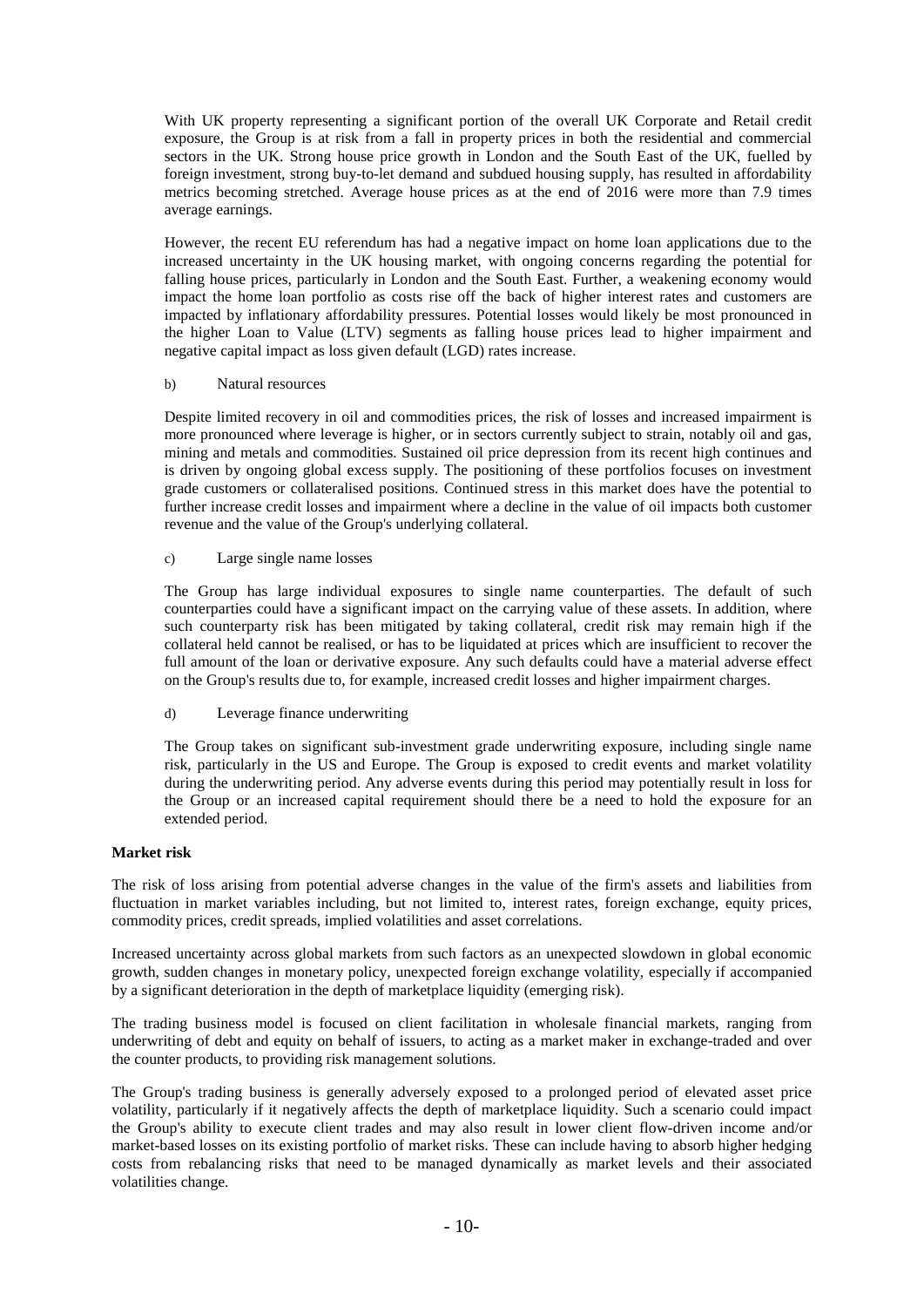# **Treasury and capital risk**

The risk that the Group may not achieve its business plans because of the availability of planned liquidity, a shortfall in capital or a mismatch in the interest rate exposures of its assets and liabilities.

The Group may not be able to achieve its business plans due to: i) being unable to maintain appropriate capital ratios; ii) being unable to meet its obligations as they fall due; iii) rating agency downgrades; iv) adverse changes in foreign exchange rates on capital ratios; v) negative interest rates; and vi) adverse movements in the pension fund.

### 1. **Inability to maintain appropriate prudential ratios**

Should the Group be unable to maintain or achieve appropriate capital ratios this could lead to: an inability to support business activity; a failure to meet regulatory capital requirements including any additional capital add-ons or the requirements set for regulatory stress tests; increased cost of funding due to deterioration in investor appetite or credit ratings; restrictions on distributions including the ability to meet dividend targets; and/or the need to take additional measures to strengthen the Group's capital or leverage position. While the requirements in CRD IV are now in force in the UK, further changes to regulatory capital requirements could occur, whether as a result of (i) further changes to European Union ("**EU**") legislation (for example, expected implementation of the Bank of International Settlements (BIS) regulatory update recommendations through CRD V, etc), (ii) relevant binding regulatory technical standards updates by the European Banking Authority ("**EBA**"), (iii) changes to UK legislation, (iv) changes to the rules of the UK Prudential Regulatory Authority ("**PRA**"), (v) additional capital requirements through Financial Policy Committee recommendations or (vi) changes to International Financial Reporting Standards ("**IFRS**"). Such changes, either individually and/or in aggregate, may lead to further unexpected additional requirements in relation to the Group's regulatory capital. For example, during 2016, the European Commission proposed substantial changes to the CRD IV framework (including the Capital Requirements Directive) in line with internationally-agreed standards. These include changes to the regulatory definition of trading activity, standardised and advanced RWA calculation methodologies for market risk and new standardised RWA rules for counterparty credit risk. The proposal also includes phase-in arrangements for the regulatory capital impact of IFRS9 and the ongoing interaction of IFRS9 with the regulatory framework. The Basel Committee has continued its post-crisis work on RWA and leverage reform. Further standards are expected during the course of 2017 on RWAs for credit risk and operational risk, limitations on the use of internal models for RWA purposes and possible floors based on standardised RWAs. The implementation timeframe for these changes is not yet certain.

Additional prudential requirements may also arise from other regulatory reforms, including UK, EU and the US proposals on bank structural reform and current proposals for 'Minimum Requirement for own funds and Eligible Liabilities' ("**MREL**") under the EU Bank Recovery and Resolution Directive ("**BRRD**"). Included within these reforms are the BoE's latest responses to consultation and statement of policy on MREL requirements for UK banks which were published in November 2016 and which remain subject to further changes. Many of the expected regulatory proposals are still subject to finalisation with calibration and timing of implementation still to be determined, and there is potential for the impacts to be different from those originally expected when in final form. Overall, it is likely that these changes in law and regulation will have an impact on the Group as they are likely, when implemented, to require changes to the legal entity structure of the Group and how businesses are capitalised and funded. Any such increased prudential requirements may also constrain the Group's planned activities, require balance sheet reductions and could increase the Group's costs, impact the Group's earnings and restrict the Group's ability to pay dividends. Moreover, if combined with a period of market dislocation or when there is significant competition for the type of funding that the Group needs, it may be more difficult and/or costly to increase the Group's capital resources.

## 2. **Inability to manage liquidity and funding risk effectively**

Failure to manage its liquidity and funding risk effectively may result in the Group either not having sufficient financial resources to meet its payment obligations as they fall due or, although solvent, only being able to meet these obligations at excessive cost. This could cause the Group to fail to meet regulatory liquidity standards, be unable to support day-to-day banking activities, or no longer be a going concern.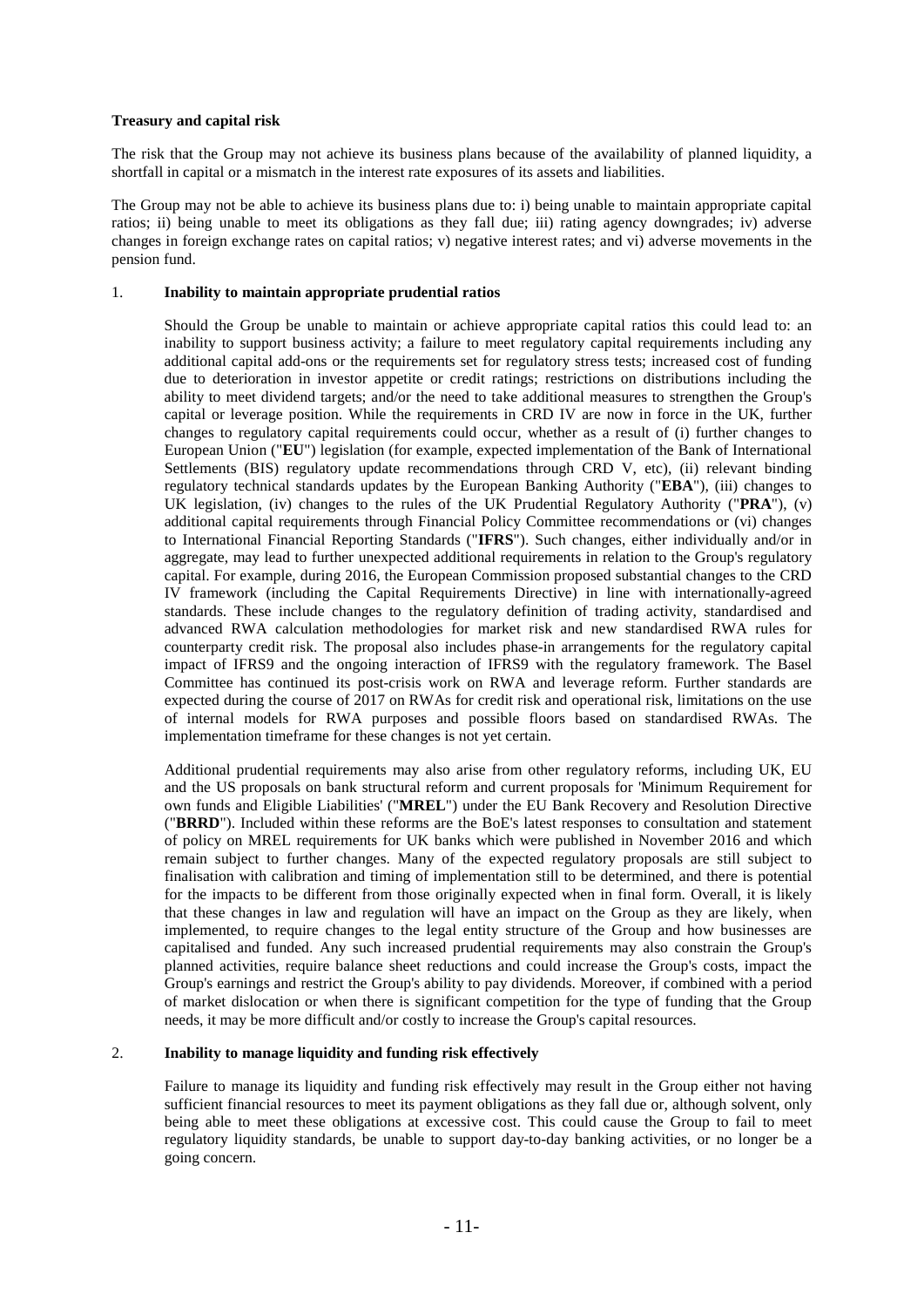# 3. **Credit rating changes and the impact on funding costs**

A credit rating assesses the creditworthiness of the Group, its subsidiaries and branches and is based on reviews of a broad range of business and financial attributes including risk management processes and procedures, capital strength, asset quality earnings, funding, liquidity, accounting and governance. Any adverse event to one or more of these attributes may lead to a downgrade, which in turn could result in contractual outflows to meet contractual requirements on existing contracts. Furthermore, outflows related to a multiple-notch credit rating downgrade are included in the liquidity risk appetite stress scenarios and a portion of the liquidity pool is held against this risk. There is a risk that any potential downgrades could impact the Group's performance should borrowing cost and liquidity change significantly versus expectations or the credit spreads of the Group be negatively affected. For further information please refer to the Credit Ratings in the Liquidity Risk Performance section on page 172 of the Joint Annual Report.

## 4. **Adverse changes in foreign exchange rates on capital ratios**

The Group has capital resources risk weighted assets and leverage exposures denominated in foreign currencies. Changes in foreign currency exchange rates may adversely impact the sterling equivalent value of these items. As a result, the Group's regulatory capital ratios are sensitive to foreign currency movements, and any failure to appropriately manage the Group's balance sheet to take account of foreign currency movements could result in an adverse impact on regulatory capital and leverage ratios.

# 5. **Negative interest rates**

A fall in interest rates leading to an environment with negative nominal interest rates would adversely impact Group profitability as retail and corporate business income would decrease due to margin compression. This is because the significant reduction in asset income would not be offset by a reduction in cost in liabilities due to the presence of a floor in the Group's customer deposit and savings rates which are typically set at positive level of rates.

## 6. **Adverse movements in the pension fund**

Adverse movements between pension assets and liabilities for defined benefit pension schemes could contribute to a pension deficit. The liabilities discount rate is a key driver and, in accordance with IFRS (IAS 19), is derived from the yields of high quality corporate bonds (deemed to be those with AA ratings) and consequently includes exposure to both risk-free yields and credit spreads. Therefore, the Group's defined benefits scheme valuation would be adversely affected by a prolonged fall in the discount rate or a persistent low rate and/or credit spread environment. Inflation is another significant risk driver to the pension fund, as the liabilities are adversely impacted by an increase in long-term inflation expectations. However in the long term, inflation and rates risk tend to be negatively correlated and therefore partially offset each other.

## **Operational risk**

The risk of loss to the Group from inadequate or failed processes or systems, human factor or due to external events (for example fraud) where the root cause is not due to credit or market risks.

The Group is exposed to many types of operational risk. These include: fraudulent and other internal and external criminal activities; breakdowns in processes, controls or procedures (or their inadequacy relative to the size and scope of the Group's business); systems failures or an attempt, by an external party to make a service or supporting technological infrastructure unavailable to its intended users, known as a denial of service attack, and the risk of geopolitical cyber threat activity which destabilises or destroys the Group's information technology, or critical technological infrastructure the Group depends upon but does not control. The Group is also subject to the risk of business disruption arising from events wholly or partially beyond its control, for example natural disasters, acts of terrorism, epidemics and transport or utility failures, which may give rise to losses or reductions in service to customers and/or economic loss to the Group. All of these risks are also applicable where the Group relies on outside suppliers or vendors to provide services to it and its customers. The operational risks that the Group is exposed to could change rapidly and there is no guarantee that the Group's processes, controls, procedures and systems are sufficient to address, or could adapt promptly to, such changing risks to avoid the risk of loss.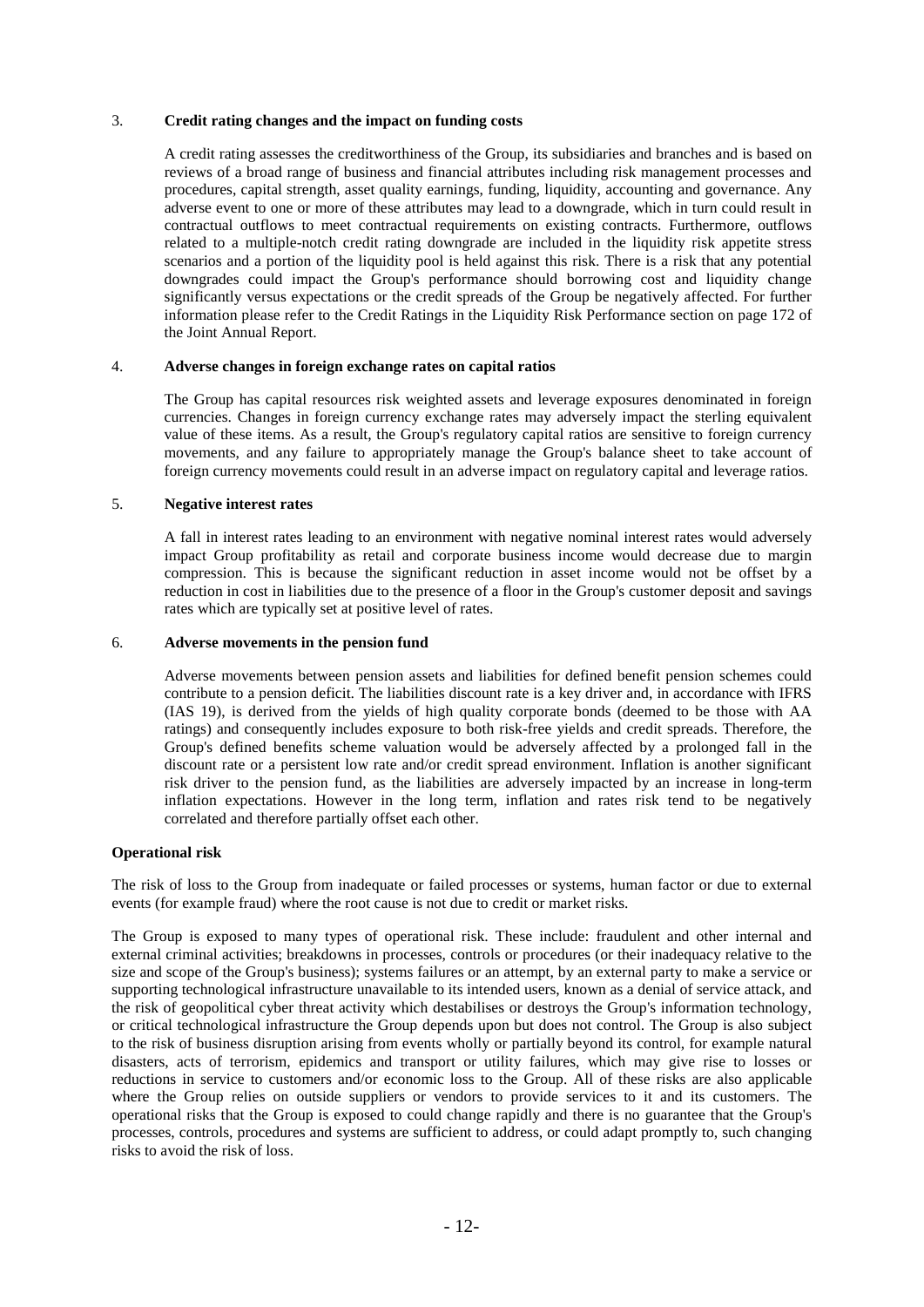### 1. **Cyber risk**

The risk posed by cyber attacks is growing, with financial institutions being a primary target of increasingly capable cyber crime groups, as demonstrated by sophisticated targeted attacks against global payment networks throughout 2016. The increased maturity of online marketplaces for criminal services and stolen data has reduced barriers to entry for criminals perpetrating financial attacks which carry high reward and low risk of law enforcement prosecution.

The cyber threat increases the inherent risk to the Group's data (whether it is held by the Group or in its supply chain), to the integrity of financial transactions of the Group, its clients, counterparties and customers, and to the availability of the Group's services. Failure to adequately manage this risk, and to continually review and update processes, could result in increased fraud losses, inability to perform critical economic functions, customer detriment, potential regulatory censure and penalty, legal liability and reputational damage.

# 2. **Infrastructure and technology resilience**

The failure of the Group's and its suppliers' technology infrastructures remain a material risk driver for the Group. The increased use of technologies to support business strategy, and customer and client demand, means any failures will be felt more immediately and with greater impact.

Failure to adequately manage resilience in the Group's technologies, real estate, and business and suppliers' processes, may result in disruption to normal service which could in turn result in significant customer detriment, cost to reimburse losses incurred by the Group's customers, potential regulatory censure or penalty, and reputational damage.

### 3. **Ability to hire and retain appropriately qualified employees**

The Group requires a diverse mix of highly skilled and qualified colleagues to deliver its strategy and so is dependent on attracting and retaining appropriately qualified and experienced individuals. The Group's ability to attract and retain such talent is impacted by a range of external and internal factors.

External regulation such as the introduction of the Individual Accountability Regime and the required deferral and claw back provisions of the Group's compensation arrangements may make the Group a less attractive proposition relative to both the Group's international competitors and other industries. Similarly, the impact of the planned exit of the UK from the EU could potentially have an impact on the Group's ability to hire and retain key employees.

Failure to attract or prevent the departure of appropriately qualified employees who are dedicated to overseeing and managing current and future regulatory standards and expectations, or who have the necessary skills required to deliver the Group strategy, could negatively impact the Group's financial performance, control environment, level of employee engagement and may result in disruption to service which could in turn lead to customer detriment and reputational damage.

### 4. **Tax risk**

The Group is required to comply with the domestic and international tax laws and practice of all countries in which it has business operations. There is a risk that the Group could suffer losses due to additional tax charges, other financial costs or reputational damage as a result of failing to comply with such laws and practice or by failing to manage its tax affairs in an appropriate manner. The Group also faces emerging risks from domestic and international tax developments. For example, the OECD's Base Erosion and Profit Shifting ("**BEPS**") project, and the implementation of its recommendations into domestic law in countries around the world, has the potential to significantly increase the compliance burden on the Group, as well as to increase the incidence of double taxation on the Group as a result of different countries adopting different interpretations and approaches to the BEPS recommendations.

### 5. **Critical accounting estimates and judgements**

The preparation of financial statements in accordance with IFRS requires the use of estimates. It also requires management to exercise judgement in applying relevant accounting policies. The key areas involving a higher degree of judgement or complexity, or areas where assumptions are significant to the consolidated and individual financial statements include provisions for conduct and legal, competition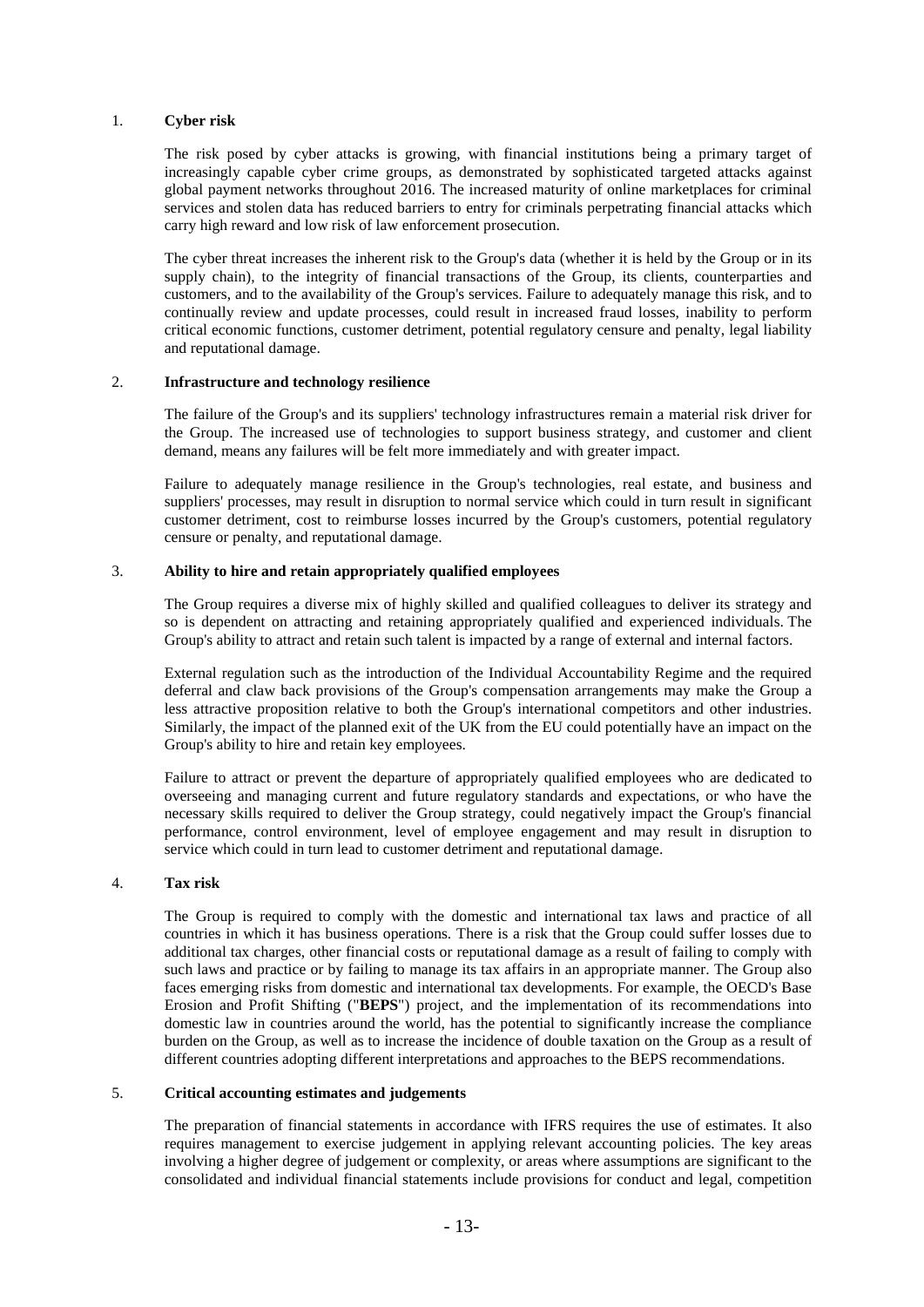and regulatory matters, fair value of financial instruments, credit impairment charges for amortised cost assets, impairment and valuation of available for sale investments, and accounting for pensions and post-retirements benefits. There is a risk that if the judgement exercised, or the estimates or assumptions used, subsequently turn out to be incorrect, this could result in significant loss to the Group, beyond what was anticipated or provided for.

As part of the assets in the Non-Core business, the Group holds a UK portfolio of generally longer-term loans to counterparties in Education, Social Housing and Local Authorities (ESHLA) sectors, which are measured on a fair value basis. The valuation of this portfolio is subject to substantial uncertainty due to the long-dated nature of the portfolios, the lack of a secondary market in the relevant loans and unobservable loan spreads. As a result of these factors, the Group may be required to revise the fair values of these portfolios to reflect, among other things, changes in valuation methodologies due to changes in industry valuation practices and as further market evidence is obtained in connection with the Non-Core asset run-off and exit process. For further information refer to Note 18 (*Fair value of financial instruments*) to the consolidated financial statements of Barclays PLC on pages 246 to 262 of the Joint Annual Report.

Details of legal, competition and regulatory matters to which the Group is currently exposed are set out in Note 29 (Legal, competition and regulatory matters) to the consolidated financial statements of Barclays PLC on pages 272 to 280 of the Joint Annual Report.

The further development of standards and interpretations under IFRS could also significantly impact the financial results, condition and prospects of the Group.

### 6. **Outsourcing**

The Group depends on suppliers for the provision of many of the Group's services, though the Group continues to be accountable for risk arising from the actions of such suppliers. Failure to monitor and control the Group's suppliers could potentially lead to client information, or the Group's critical infrastructures and services, not being adequately protected.

The dependency on suppliers and sub-contracting of outsourced services introduces concentration risk where the failure of specific suppliers could have an impact on the Group's ability to continue to provide services that are material to the Group.

Failure to adequately manage outsourcing risk could result in increased losses, inability to perform critical economic functions, customer detriment, potential regulatory censure and penalty, legal liability and reputational damage.

## 7. **Data quality**

The quality of the data used in models across the Group has a material impact on the accuracy and completeness of the Group's risk and financial metrics. The evolution of complex modelling underpinning risk decisions, forecasting and capital calculations, demands greater precision in the Group's data. Failure to manage data standards accordingly may have a material adverse effect on the quality of the Group's risk management.

### 8. **Operational precision and payments**

The risk of material errors in operational processes, including payments, are exacerbated during the present period of significant levels of structural and regulatory change, the evolving technology landscape, and a transition to digital channel capabilities.

Material operational or payment errors could disadvantage the Group's customers, clients or counterparties and could result in regulatory censure and penalties, legal liability and reputational damage.

## **Model risk**

The risk of the potential adverse consequences from financial assessments or decisions based on incorrect or misused model outputs and reports.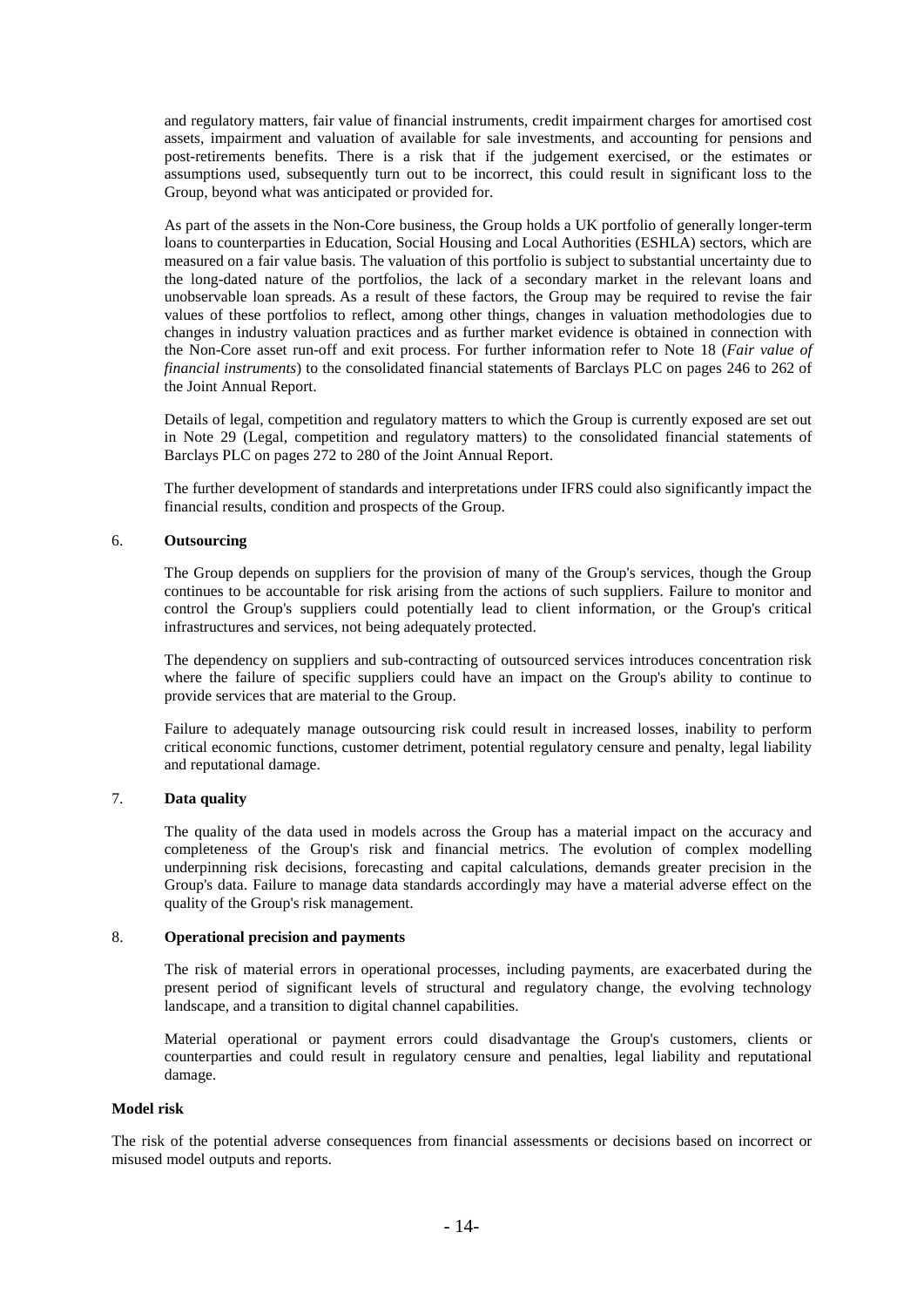The Group uses models to support a broad range of business and risk management activities, including informing business decisions and strategies, measuring and limiting risk, valuing exposures, conducting stress testing, assessing capital adequacy, supporting new business acceptance and risk/reward evaluation, managing client assets, or meeting reporting requirements.

Models are imperfect and incomplete representations of reality, and so they may be subject to errors affecting the accuracy of their outputs. Models may also be misused. Model errors or misuse may result in the Group making inappropriate business decisions and being subject to financial loss, regulatory risk, reputational risk and/or inadequate capital reporting.

# **Conduct risk**

The risk of detriment to customers, clients, market integrity, competition or the Group from the inappropriate supply of financial services, including instances of wilful or negligent misconduct.

The Group is committed to ensuring that positive customer and client outcomes and protecting market integrity are integral to the way the firm operates. This includes taking reasonable steps to ensure the Group's culture and strategy are appropriately aligned to these objectives; the Group's products and services are reasonably designed and delivered to meet the needs of the Group's customers and clients, as well as maintaining the fair and orderly operation of the markets in which we do business.

Certain other risks referenced herein may result in detriment to customers, clients and market integrity if not managed effectively. These include but are not limited to: cyber risk; infrastructure and technology resilience; ability to hire and retain qualified people; outsourcing; data quality; operational precision and payments; regulatory change; structural reform; change and execution risk; and the exit of the UK from the EU.

# 1. **Execution of strategic divestment in Non-Core businesses**

As the Group executes strategic decisions to exit products, businesses or countries, the firm must consider and mitigate any potential detriment to customers, clients and market integrity. There is a risk some customers and clients may have reduced market access and a limited choice of alternative providers, or transitions to alternate providers could cause disruptions. There is also a risk the firm's strategic divestments may impact market liquidity or result in adverse pricing movements. In connection with any country exits, there is a risk that any ongoing crossborder activities into those countries are not conducted in accordance with local laws and regulations. The crystallisation of any of these risks could cause detriment to customers, clients and market integrity, as well as regulatory sanctions, financial loss and reputational damage.

## 2. **Product governance and sales practices**

Effective product governance, including design, approval and periodic review of products, and appropriate controls over various internal and third-party sales channels are critical to ensuring positive outcomes for customers and clients. In particular, the Group must ensure that its remuneration practices and performance management framework are designed to prevent conflicts of interest and inappropriate sales incentives. Failure of product governance and sales controls could result in the sale of products and services that fail to meet the needs of, or are unsuitable for, customers and clients, regulatory sanctions, financial loss and reputational damage.

## 3. **Trading controls and benchmark submissions**

Maintaining controls over trading activities and benchmark submissions is critical to ensuring the trust of the Group's customers, clients and other market participants. These controls must be designed to ensure compliance with all applicable regulatory requirements, as well as to prevent market manipulation, unauthorised trading and inadvertent errors. A failure of these controls could result in detriment to customers and clients, disruptions to market integrity, regulatory sanctions, financial loss and reputational damage. The risk of failure could be enhanced by the changes necessary to address various new regulations, including but not limited to the MiFID II.

## 4. **Financial Crime**

The management of financial crime remains a key area of regulatory focus. Delivering a robust control environment to ensure that the Issuer effectively manages the risks of money laundering, terrorist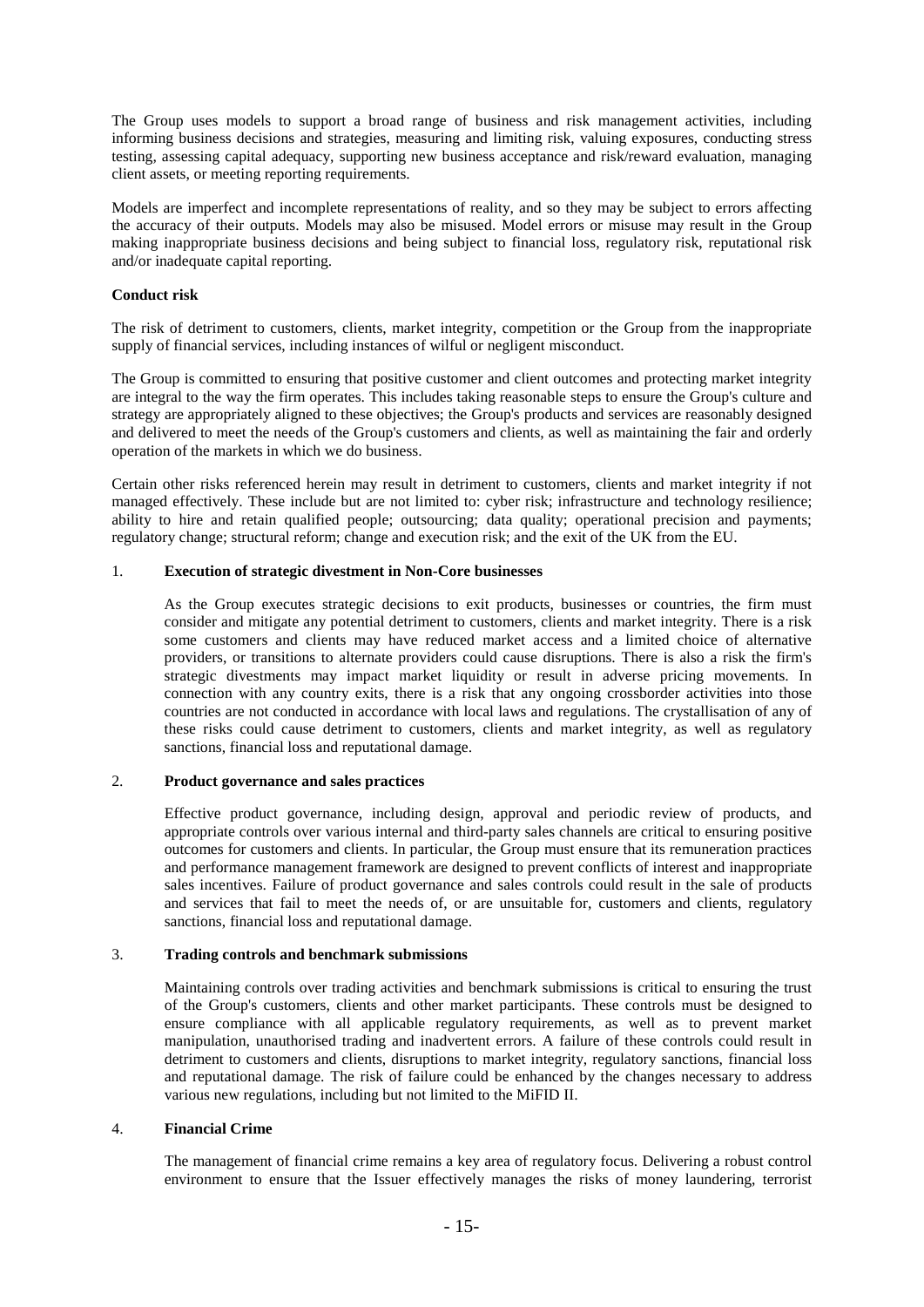financing, sanctions and bribery and corruption protects the Issuer, its customers and its employees, as well as society at large, from the negative effects of financial crime. Failure to maintain an effective control environment may lead to regulatory sanctions, financial loss and reputational damage.

## 5. **Data protection and privacy**

The proper handling of data and protection of data privacy is critical to developing trust and sustaining long-term relationships with the Group's customers and clients. Inadequate protection of data (including data held and managed by third party suppliers) could lead to security compromise, data loss, financial loss and other potential detriment to the Group's customers and clients, as well as regulatory sanctions, financial loss and reputational damage. The risk of failure could be enhanced by the changes necessary to address various new regulations, including but not limited to the EU Data Protection Initiative.

### 6. **Regulatory focus on culture and accountability**

Various regulators around the world have emphasised the importance of culture and personal accountability in helping to ensure appropriate conduct and drive positive outcomes for customers, clients and markets integrity. Regulatory changes such as the new UK Senior Managers Regime and Conduct Rules coming into effect in 2017, along with similar regulations in other jurisdictions, will require the Group to enhance its organisational and operational governance to evidence its effective management of culture and accountability. Failure to meet these new requirements and expectations may lead to regulatory sanctions, financial loss and reputational damage.

### **Reputation risk**

The risk that an action, transaction, investment or event will reduce trust in the firm's integrity and competence by clients, counterparties, investors, regulators, employees or the public.

# 1. **Climate change, human rights and support for the defence sector**

Any one transaction, investment or event that, in the perception of key stakeholders reduces their trust in the firm's integrity and competence, may have the potential to give rise to risk to the Group's reputation. The Group's association with sensitive sectors is often an area of concern for stakeholders and the following topics have been of particular interest:

Fossil fuels: As the Paris agreement on CO2 emissions comes into force, banks are coming under increased pressure from civil society, shareholders and potentially national governments regarding the management and disclosure of their climate risks and opportunities, including the activities of certain sections of their client base;

Human Trafficking: The UK Modern Slavery Act came into force in October 2015 and with the scrutiny of global business investments rising, the risks of association with human rights violations are growing within the banking sector, through the perceived indirect involvement in human rights abuses committed by clients and customers. Campaigners have been seeking to hold all parties in the value chain to account for environmental and human rights violations where they occur; and

Defence Sector: Supporting the manufacture and export of military and riot control goods and services continues to require significant review internally in order to ensure compliance with all relevant requirements and to avoid reputational damage.

### **Legal risk**

The risk of loss or imposition of penalties, damages or fines from the failure of the firm to meet its legal obligations including regulatory or contractual requirements.

Legal disputes, regulatory investigations, fines and other sanctions relating to conduct of business and breaches of legislation and/or regulations may negatively affect the Group's results, reputation and ability to conduct its business.

The Group conducts diverse activities in a highly regulated global market and therefore is exposed to the risk of fines and other sanctions relating to the conduct of its business. In recent years authorities have increasingly investigated past practices, pursued alleged breaches and imposed heavy penalties on financial services firms.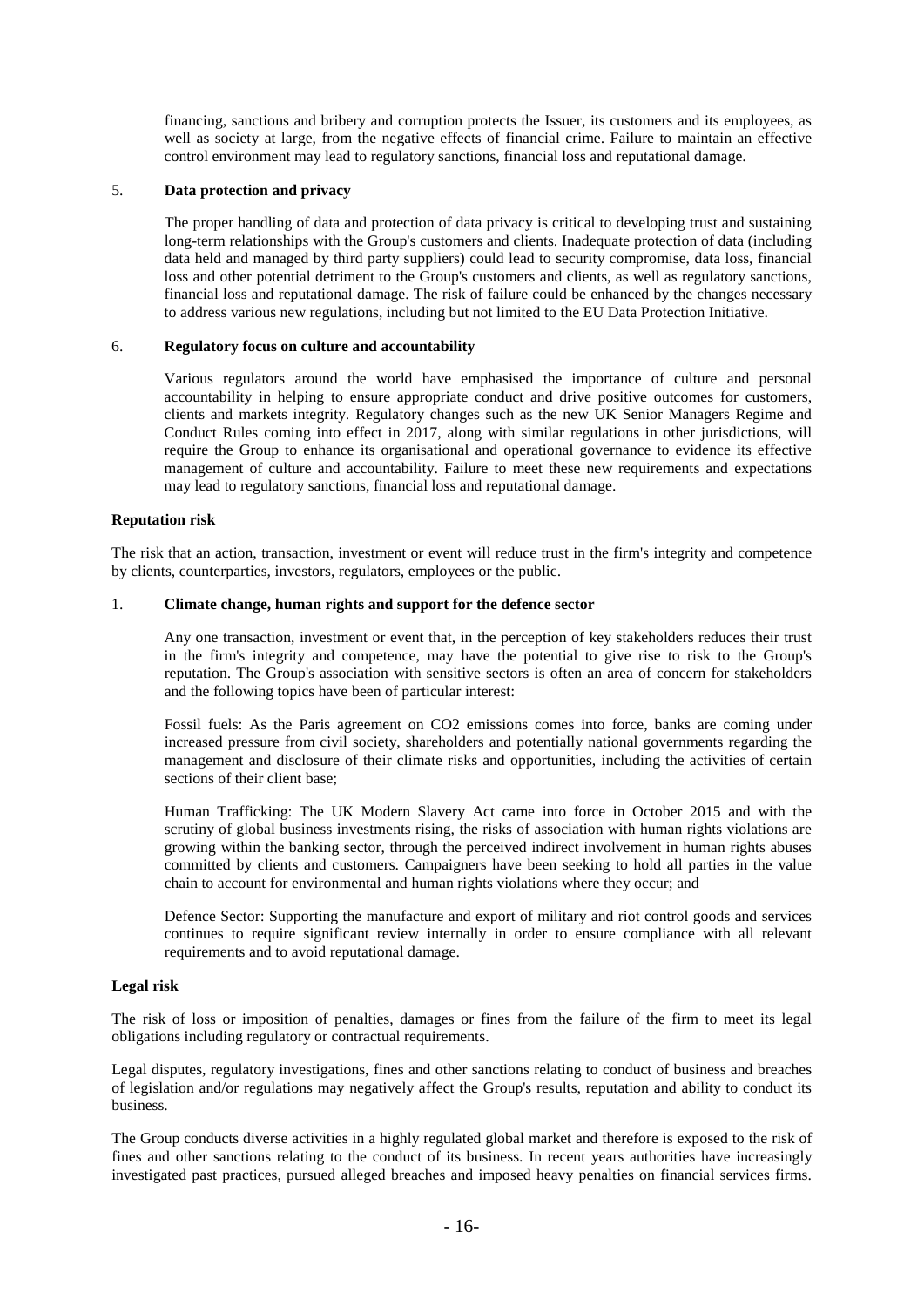This trend is expected to continue. A breach of applicable legislation and/or regulations could result in the Group or its staff being subject to criminal prosecution, regulatory censure, fines and other sanctions in the jurisdictions in which it operates, particularly in the UK and the US. Where clients, customers or other third parties are harmed by the Group's conduct this may also give rise to legal proceedings, including class actions. Other legal disputes may also arise between the Group and third parties relating to matters such as breaches, enforcement of legal rights or obligations arising under contracts, statutes or common law. Adverse findings in any such matters may result in the Group being liable to third parties seeking damages, or may result in the Group's rights not being enforced as intended.

Details of legal, competition and regulatory matters to which the Group is currently exposed are set out in Note 29 (*Legal, competition and regulatory matters*) to the consolidated financial statements of Barclays PLC on pages 272 to 280 of the Joint Annual Report. In addition to matters specifically described in Note 29, the Group is engaged in various other legal proceedings in the UK, US and a number of other overseas jurisdictions which arise in the ordinary course of business. The Group is also subject to requests for information, investigations and other reviews by regulators, governmental and other public bodies in connection with business activities in which the Group is or has been engaged. The Group is keeping all relevant agencies briefed as appropriate in relation to these matters on an ongoing basis. In light of the uncertainties involved in legal, competition and regulatory matters, there can be no assurance that the outcome of a particular matter or matters will not be material to the Group's results of operations or cash flow for a particular period, depending on, amongst other things, the amount of the loss resulting from the matter(s) and the amount of income otherwise reported for the period.

The outcome of legal, competition and regulatory matters, both those to which the Group is currently exposed and any others which may arise in the future, is difficult to predict. However, in connection with such matters the Group may incur significant expense, regardless of the ultimate outcome, and any such matters could expose the Group to any of the following: substantial monetary damages and/or fines; remediation of affected customers and clients; other penalties and injunctive relief; additional litigation; criminal prosecution in certain circumstances; the loss of any existing agreed protection from prosecution; regulatory restrictions on the Group's business operations including the withdrawal of authorisations; increased regulatory compliance requirements; suspension of operations; public reprimands; loss of significant assets or business; a negative effect on the Group's reputation; loss of investor confidence and/or dismissal or resignation of key individuals.

In January 2017, Barclays PLC was sentenced to serve three years of probation from the date of the sentencing order in accordance with the terms of its May 2015 plea agreement with the Department of Justice. During the term of probation Barclays PLC must, amongst other things, (i) commit no crime whatsoever in violation of the federal laws of the US, (ii) implement and continue to implement a compliance programme designed to prevent and detect the conduct that gave rise to the plea agreement and (iii) strengthen its compliance and internal controls as required by relevant regulatory or enforcement agencies. Potential consequences of breaching the plea agreement include the imposition of additional terms and conditions on the Group, an extension of the agreement, or the criminal prosecution of Barclays PLC, which could, in turn, entail further financial penalties and collateral consequences and have a material adverse effect on the Group's business, operating results or financial position.

There is also a risk that the outcome of any legal, competition or regulatory matters in which the Group is involved may give rise to changes in law or regulation as part of a wider response by relevant law makers and regulators. A decision in any matter, either against the Group or another financial institution facing similar claims, could lead to further claims against the Group.

### **Regulatory action in the event a bank or investment firm in the Group is failing or likely to fail could materially adversely affect the value of the Securities**

The majority of the requirements of the European Union directive 2014/59/EU of the European Parliament and of the Council establishing a framework for the recovery and resolution of credit institutions and investment firms of 15 May 2014, as amended ("**BRRD**")(including the bail-in tool) were implemented in the UK by way of amendments to the Banking Act. For more information on the bail-in tool, see "*The relevant UK resolution authority may exercise the bail-in tool in respect of the Issuer and the Securities, which may result in holders of the Securities losing some or all of their investment*" and "*Under the terms of the Securities, you have agreed to be bound by the exercise of any UK Bail-in power by the relevant UK resolution authority*" below.

On 23 November 2016, the European Commission published, among other proposals, proposals to amend the BRRD. These proposals are in draft form and are still subject to the EU legislative process and national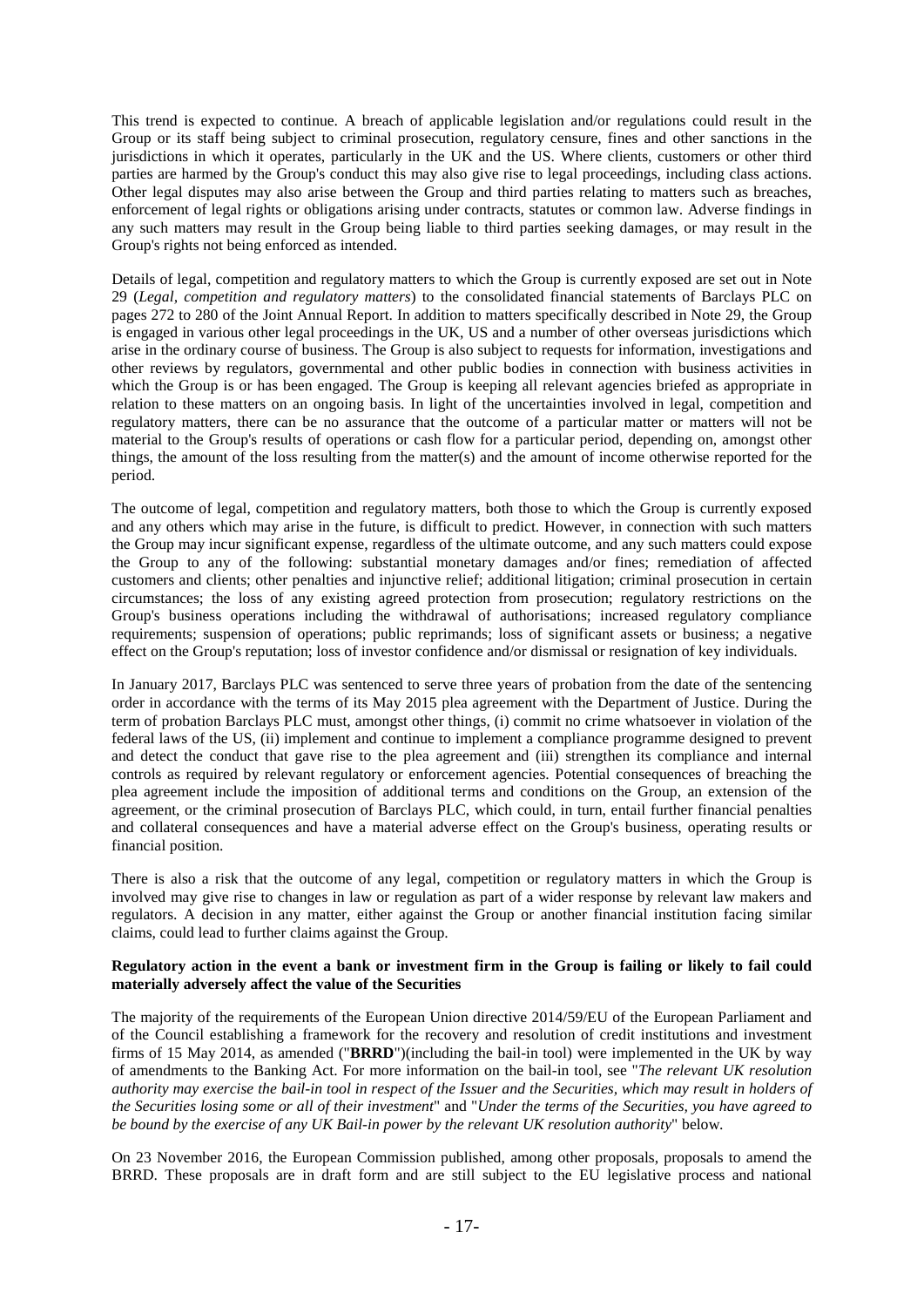implementation. Therefore, it is unclear what the effect of such proposals may be on the Group, the Issuer or the Securities.

*The Banking Act confers substantial powers on a number of UK authorities designed to enable them to take a range of actions in relation to UK banks or investment firms and certain of their affiliates in the event a bank or investment firm in the same group is considered to be failing or likely to fail. The exercise of any of these actions in relation to the Issuer could materially adversely affect the value of the Securities.*

Under the Banking Act, substantial powers are granted to the BoE (or, in certain circumstances, HM Treasury), in consultation with the PRA, the FCA and HM Treasury, as appropriate as part of a special resolution regime ("**SRR**"). These powers enable the relevant UK resolution authority to implement resolution measures with respect to a UK bank or investment firm and certain of its affiliates (each a "relevant entity") in circumstances in which the relevant UK resolution authority is satisfied that the resolution conditions are met. Such conditions include that a UK bank or investment firm is failing or is likely to fail to satisfy the Financial Services and Markets Act 2000 ("**FSMA**") threshold conditions for authorisation to carry on certain regulated activities (within the meaning of section 55B of the FSMA) or, in the case of a UK banking group company that is an EEA or third country institution or investment firm, that the relevant EEA or third country relevant authority is satisfied that the resolution conditions are met in respect of such entity.

The SRR consists of five stabilisation options: (a) private sector transfer of all or part of the business or shares of the relevant entity, (b) transfer of all or part of the business of the relevant entity to a "bridge bank" established by the BoE, (c) transfer to an asset management vehicle wholly or partly owned by HM Treasury or the BoE, (d) the bail-in tool (as described below) and (e) temporary public ownership (nationalisation).

The Banking Act also provides for two new insolvency and administration procedures for relevant entities. Certain ancillary powers include the power to modify contractual arrangements in certain circumstances (which could include a variation of the terms of the Securities), powers to impose temporary suspension of payments, powers to suspend enforcement or termination rights that might be invoked as a result of the exercise of the resolution powers and powers for the relevant UK resolution authority to disapply or modify laws in the UK (with possible retrospective effect) to enable the powers under the Banking Act to be used effectively.

Holders of the Securities should assume that, in a resolution situation, financial public support will only be available to a relevant entity as a last resort after the relevant UK resolution authorities have assessed and used, to the maximum extent practicable, the resolution tools, including the bail-in tool (as described below).

The exercise of any resolution power or any suggestion of any such exercise could materially adversely affect the value of any Securities and could lead to holders of the Securities losing some or all of the value of their investment in the Securities.

*The SRR is designed to be triggered prior to insolvency of the Issuer, and holders of the Securities may not be able to anticipate the exercise of any resolution power (including the bail-in tool) by the relevant UK resolution authority.*

The stabilisation options are intended to be used prior to the point at which any insolvency proceedings with respect to the relevant entity could have been initiated. The purpose of the stabilisation options is to address the situation where all or part of a business of a relevant entity has encountered, or is likely to encounter, financial difficulties, giving rise to wider public interest concerns.

Although the Banking Act provides specific conditions to the exercise of any resolution powers and, furthermore, the European Banking Authority's guidelines published in May 2015 set out the objective elements for the resolution authorities to apply in determining whether an institution is failing or likely to fail, it is uncertain how the relevant UK resolution authority would assess such conditions in any particular preinsolvency scenario affecting the Issuer and/or other members of the Group and in deciding whether to exercise a resolution power.

The relevant UK resolution authority is also not required to provide any advance notice to holders of the Securities of its decision to exercise any resolution power. Therefore, holders of the Securities may not be able to anticipate a potential exercise of any such powers nor the potential effect of any exercise of such powers on the Issuer, the Group and the Securities.

*Holders of the Securities may have only very limited rights to challenge the exercise of any resolution powers (including the UK bail-in tool) by the relevant UK resolution authority.*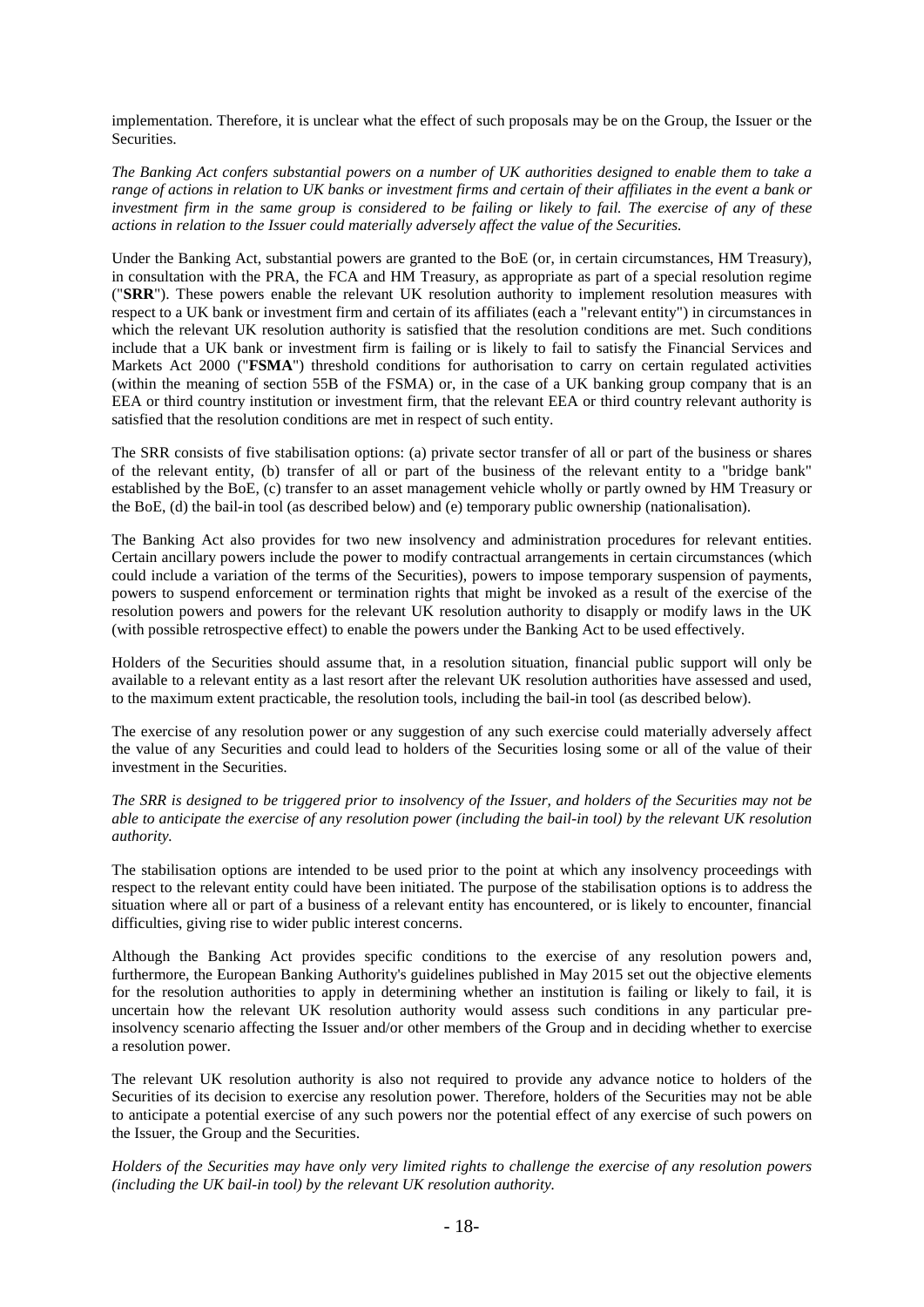Holders of the Securities may have only very limited rights to challenge and/or seek a suspension of any decision of the relevant UK resolution authority to exercise its resolution powers (*including the UK bail-in tool*) or to have that decision reviewed by a judicial or administrative process or otherwise.

### *The relevant UK resolution authority may exercise the bail-in tool in respect of the Issuer and the Securities, which may result in holders of the Securities losing some or all of their investment.*

Where the relevant statutory conditions for use of the bail-in tool have been met, the relevant UK resolution authority would be expected to exercise these powers without the consent of the holders of the Securities. Any such exercise of the bail-in tool in respect of the Issuer and the Securities may result in the cancellation of all, or a portion, of the principal amount of, interest on, or any other amounts payable on, the Securities and/or the conversion of the Securities into shares or other securities or other obligations of the Issuer or another person, or any other modification or variation to the terms of the Securities.

The Banking Act specifies the order in which the bail-in tool should be applied, reflecting the hierarchy of capital instruments under CRD IV and otherwise respecting the hierarchy of claims in an ordinary insolvency. In addition, the bail-in tool contains an express safeguard (known as "no creditor worse off") with the aim that shareholders and creditors do not receive a less favourable treatment than they would have received in ordinary insolvency proceedings of the relevant entity.

The exercise of the bail-in tool in respect of the Issuer and the Securities or any suggestion of any such exercise could materially adversely affect the rights of the holders of the Securities, the price or value of their investment in the Securities and/or the ability of the Issuer to satisfy its obligations under the Securities and could lead to holders of the Securities losing some or all of the value of their investment in such Securities. In addition, even in circumstances where a claim for compensation is established under the 'no creditor worse off' safeguard in accordance with a valuation performed after the resolution action has been taken, it is unlikely that such compensation would be equivalent to the full losses incurred by the holders of the Securities in the resolution and there can be no assurance that holders of the Securities would recover such compensation promptly.

# *As insured deposits are excluded from the scope of the bail-in tool and other preferred deposits (and insured deposits) rank ahead of any Securities issued by the Issuer, such Securities would be more likely to be bailed-in than certain other unsubordinated liabilities of the Issuer (such as other preferred deposits).*

As part of the reforms required by the BRRD, amendments have been made to relevant legislation in the UK (including the UK Insolvency Act 1986) to establish in the insolvency hierarchy a statutory preference (i) firstly, for deposits that are insured under the UK Financial Services Compensation Scheme ("insured deposits") to rank with existing preferred claims as 'ordinary' preferred claims and (ii) secondly, for all other deposits of individuals and micro, small and medium sized enterprises held in EEA or non-EEA branches of an EEA bank ("other preferred deposits"), to rank as 'secondary' preferred claims only after the 'ordinary' preferred claims. In addition, the UK implementation of the EU Deposit Guarantee Scheme Directive increased, from July 2015, the nature and quantum of insured deposits to cover a wide range of deposits, including corporate deposits (unless the depositor is a public sector body or financial institution) and some temporary high value deposits. The effect of these changes is to increase the size of the class of preferred creditors. All such preferred deposits will rank in the insolvency hierarchy ahead of all other unsecured senior creditors of the Issuer, including the holders of the Securities. Furthermore, insured deposits are excluded from the scope of the bail-in tool. As a result, if the bailin tool were exercised by the relevant UK resolution authority, the Securities would be more likely to be bailedin than certain other unsubordinated liabilities of the Issuer such as other preferred deposits.

## *Under the terms of the Securities, you have agreed to be bound by the exercise of any UK Bail-in power by the relevant UK resolution authority.*

Notwithstanding any other agreements, arrangements, or understandings between us and any holder of the Securities, by acquiring the Securities, each holder of the Securities acknowledges, accepts, agrees to be bound by, and consents to the exercise of, any UK Bail-in power by the relevant UK resolution authority that may result in (i) the reduction or cancellation of all, or a portion, of the principal amount of, or interest on, the Securities; (ii) the conversion of all, or a portion, of the principal amount of, or interest on, the Securities into shares or other securities or other obligations of the Issuer or another person (and the issue to, or conferral on, the holder of the Securities such shares, securities or obligations); and/or (iii) the amendment or alteration of the maturity of the Securities, or amendment of the amount of interest due on the Securities, or the dates on which interest becomes payable, including by suspending payment for a temporary period; which UK Bail-in power may be exercised by means of a variation of the terms of the Securities solely to give effect to the exercise by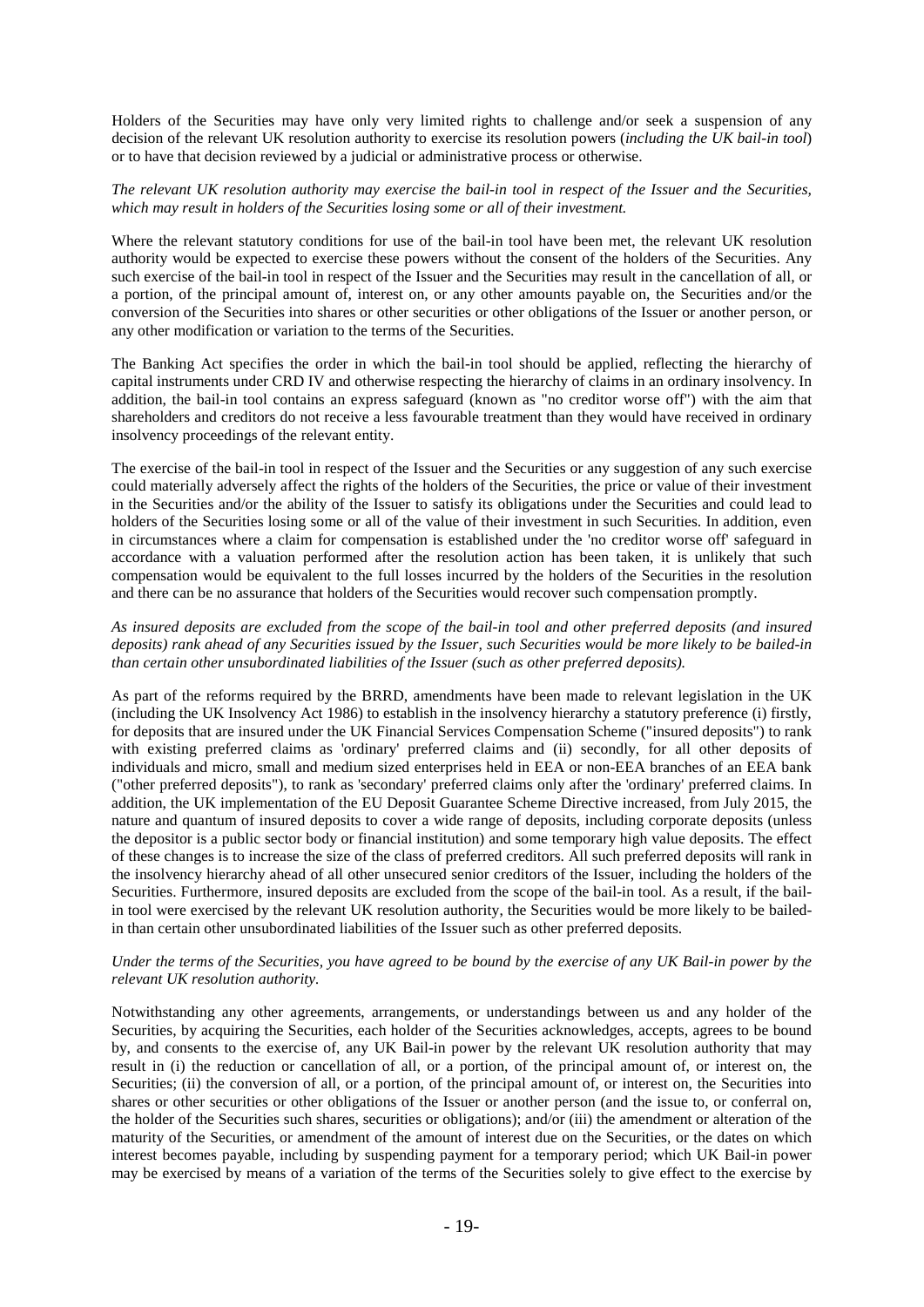the relevant UK resolution authority of such UK Bail-in power. Each holder of the Securities further acknowledges and agrees that the rights of the holders of the Securities are subject to, and will be varied, if necessary, solely to give effect to, the exercise of any UK Bail-in Power by the relevant UK resolution authority.

Accordingly, any UK Bail-in power may be exercised in such a manner as to result in you and other holders of the Securities losing all or a part of the value of your investment in the Securities or receiving a different security from the Securities, which may be worth significantly less than the Securities and which may have significantly fewer protections than those typically afforded to debt securities. Moreover, the relevant UK resolution authority may exercise the UK Bail-in power without providing any advance notice to, or requiring the consent of, the holders of the Securities.

In addition, under the terms of the Securities, the exercise of the UK Bail-in power by the relevant UK resolution authority with respect to the Securities is not an Event of Default (as defined in the terms and conditions of the Securities). For more information, see the terms and conditions of the Securities.

## **A downgrade of the credit rating assigned by any credit rating agency to the Issuer or, if applicable, to the Securities could adversely affect the liquidity or market value of the Securities. Credit ratings downgrades could occur as a result of, among other causes, changes in the ratings methodologies used by credit rating agencies.**

The Securities may be rated by credit rating agencies and may in the future be rated by additional credit rating agencies, although the Issuer is under no obligation to ensure that the Securities issued by it under the Programme are rated by any credit rating agency. Credit ratings may not reflect the potential impact of all risks related to structure, market, additional factors discussed in these Risk Factors and other factors that may affect the liquidity or market value of the Securities. A credit rating is not a recommendation to buy, sell or hold securities and may be revised, suspended or withdrawn by the credit rating agency at any time.

Any rating assigned to the Issuer and/or, if applicable, to the Securities may be withdrawn entirely by a credit rating agency, may be suspended or may be lowered, if, in that credit rating agency's judgment, circumstances relating to the basis of the rating so warrant. Ratings may be impacted by a number of factors which can change over time, including the credit rating agency's assessment of: the Issuer's strategy and management's capability; the Issuer's financial condition including in respect of capital, funding and liquidity; competitive and economic conditions in the Issuer's key markets; the level of political support for the industries in which the Issuer operates; and legal and regulatory frameworks affecting the issuer's legal structure, business activities and the rights of its creditors. The credit rating agencies may also revise the ratings methodologies applicable to Issuers within a particular industry, or political or economic region. If credit rating agencies perceive there to be adverse changes in the factors affecting an Issuer's credit rating, including by virtue of changes to applicable ratings methodologies, the credit rating agencies may downgrade, suspend or withdraw the ratings assigned to an issuer and/or its securities. Revisions to ratings methodologies and actions on the Issuer's ratings by the credit rating agencies may occur in the future.

If the Issuer determines to no longer maintain one or more ratings, or if any credit rating agency withdraws, suspends or downgrades the credit ratings of the Issuer or the Securities, or if such a withdrawal, suspension or downgrade is anticipated (or any credit rating agency places the credit ratings of the Issuer or, if applicable, the Securities on "credit watch" status in contemplation of a downgrade, suspension or withdrawal), whether as a result of the factors described above or otherwise, such event could adversely affect the liquidity or market value of the Securities (whether or not the Securities had an assigned rating prior to such event).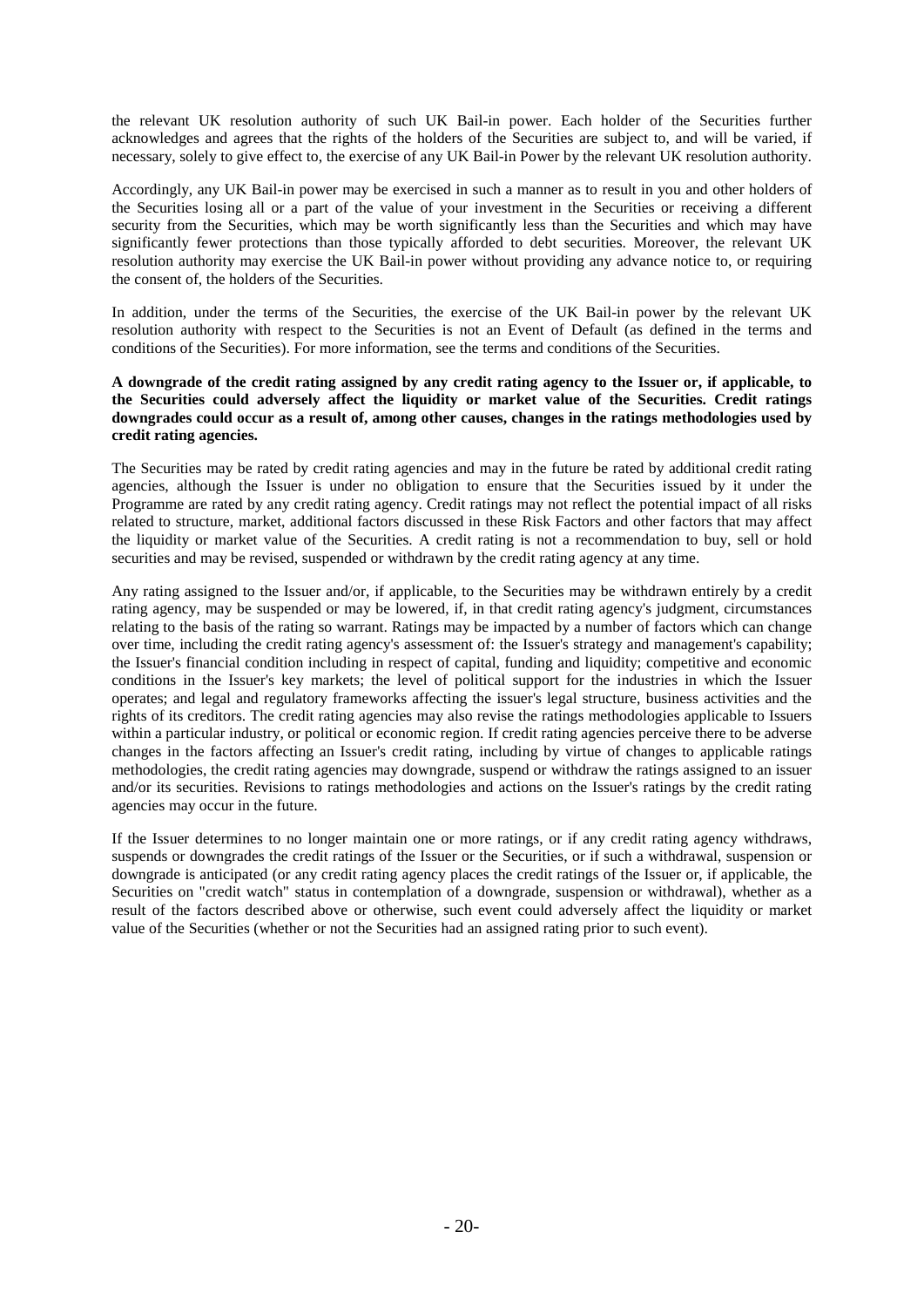# **INFORMATION INCORPORATED BY REFERENCE**

The following information has been filed with the FCA and shall be deemed to be incorporated in, and to form part of, this Registration Document:

- the sections set out below from the joint Annual Report of Barclays PLC and the Issuer, as filed with the US Securities and Exchange Commission (the "**SEC**") on Form 20-F on 23 February 2017 in respect of the years ended 31 December 2015 and 31 December 2016 (the "**Joint Annual Report**");
- the Annual Reports of the Issuer containing the audited consolidated financial statements of the Issuer in respect of the years ended 31 December 2015 (the "**2015 Issuer Annual Report**") and 31 December 2016 (the "**2016 Issuer Annual Report**"), respectively;
- the announcement of Barclays PLC and Barclays Bank PLC as filed with the SEC on Form 6-K on 10 April 2017 in respect of the FCA and PRA investigations (the "**April Announcement**"); and
- the joint unaudited Q1 2017 results announcement of Barclays PLC and the Issuer as filed with the SEC on Form 6-K on 28 April 2017 in respect of the three months ended 31 March 2017 (the "**Q1 2017 Results Announcement**").

The above documents may be inspected as described in "*General Information - Documents Available"* free of charge at the registered office of the Issuer and at http://www.barclays.com/barclays-investor-relations/resultsand-reports/results.html. Any information contained in any of the documents specified above which is not incorporated by reference in this Registration Document is either not relevant for prospective investors for the purposes of Article 5(1) of the Prospectus Directive or is covered elsewhere in this Registration Document.

To the extent that any document or information incorporated by reference into this Registration Document itself incorporates any information by reference, either expressly or impliedly, such information will not form part of this Registration Document for the purposes of the Prospectus Directive, except where such information or documents are stated within this Registration Document as specifically being incorporated by reference.

Barclays PLC's financial statements contain material information for investors as Barclays PLC is the listed entity and holding company of the Group. In addition, Barclays PLC publishes quarterly financial information (unlike the Issuer).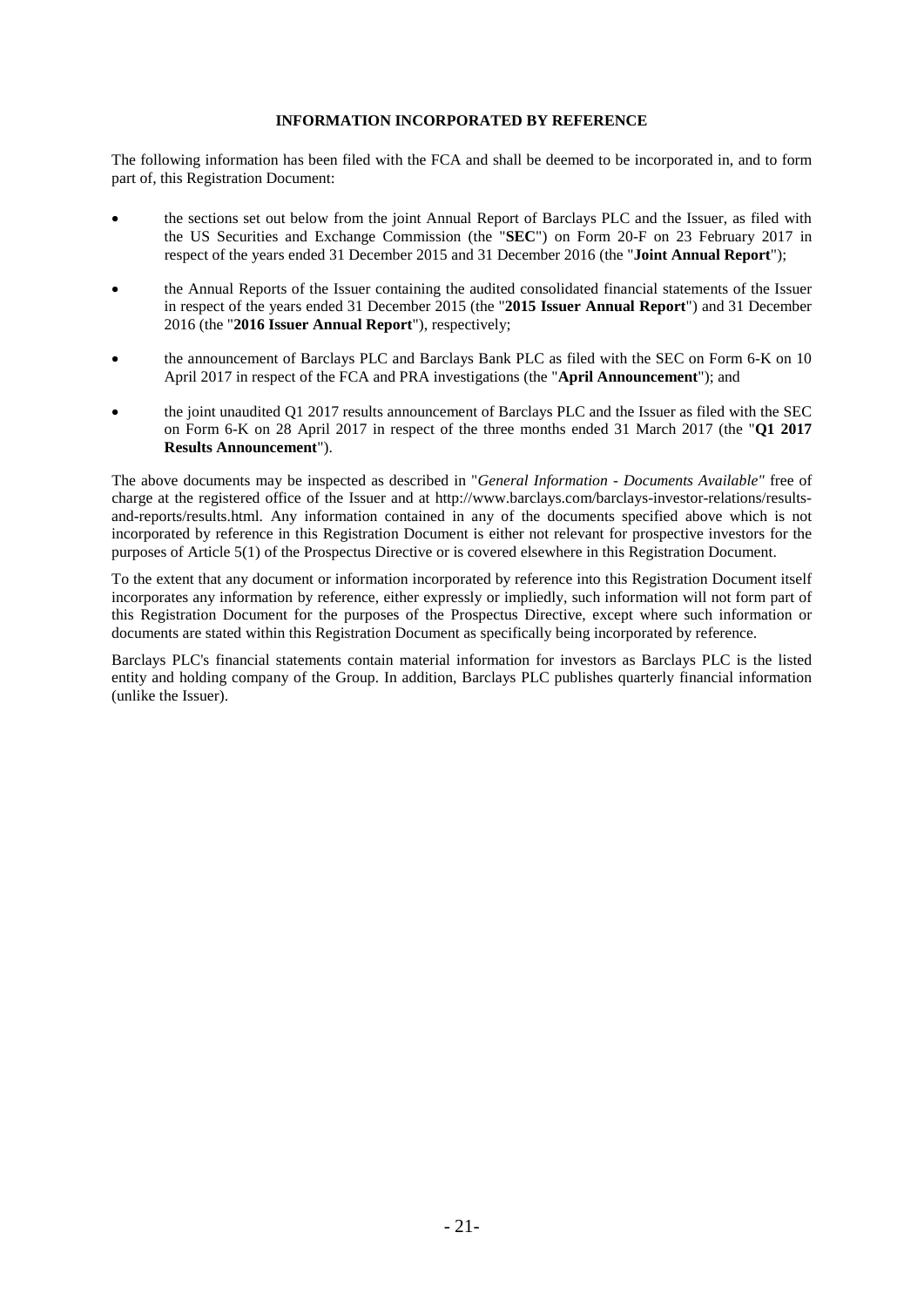# **Joint Annual Report Cross Reference List**

| Governance                                                              | Pages 1 to 85    |
|-------------------------------------------------------------------------|------------------|
| Directors' report                                                       | Pages 2 to 46    |
| People                                                                  | Pages 47 to 50   |
| <b>Remuneration Report</b>                                              | Pages 51 to 85   |
| <b>Risk review</b>                                                      | Pages 86 to 189  |
| Material existing and emerging risks                                    | Pages 88 to 96   |
| Risk management                                                         | Pages 97 to 114  |
| Risk performance                                                        | Pages 115 to 181 |
| Supervision and regulation                                              | Pages 182 to 189 |
| <b>Financial review</b>                                                 | Pages 190 to 215 |
| <b>Financial statements</b>                                             | Pages 216 to 316 |
| Presentation of Information                                             | Page 217         |
| Independent Registered Public Accounting Firm's report                  | Page 218         |
| Consolidated financial statements                                       | Pages 219 to 223 |
| Notes to the financial statements                                       | Pages 226 to 316 |
| <b>Additional information</b>                                           | Pages 317 to 448 |
| Additional shareholder information                                      | Pages 317 to 328 |
| Additional information                                                  | Pages 329 to 341 |
| Barclays' approach to managing risks                                    | Pages 342 to 403 |
| Additional information - Additional financial disclosure (unaudited)    | Pages 404 to 426 |
| Independent Registered Public Accounting Firm's Report                  | Page 427         |
| Presentation of information                                             | Page 428         |
| Barclays Bank PLC data                                                  | Pages 429 to 446 |
| Additional Financial data - Additional financial disclosure (unaudited) | Pages 447 to 448 |
| <b>Glossary</b>                                                         | Pages 449 to 464 |
| <b>Shareholder information</b>                                          | Pages 465 to 467 |

# **2016 Issuer Annual Report Cross Reference List**

| <b>Strategic Report</b>                                | Pages 1 to 36    |
|--------------------------------------------------------|------------------|
| <b>Overview of governance</b>                          | Pages 37 to 42   |
| Governance                                             | Pages 43 to 47   |
| Directors' report                                      | Pages 48 to 50   |
| <b>Directors and Officers</b>                          | Page 51          |
| <b>Risk review</b>                                     | Pages 52 to 155  |
| Material existing and emerging risks                   | Pages 54 to 62   |
| Risk management                                        | Pages 63 to 81   |
| Risk performance                                       | Page 82 to 146   |
| Credit risk                                            | Pages 83 to 105  |
| Market risk                                            | Pages 106 to 114 |
| Funding risk-Capital                                   | Pages 115 to 120 |
| Funding risk – Liquidity                               | Pages 121 to 140 |
| Operational risk                                       | Pages 141 to 143 |
| Conduct risk                                           | Pages 144 to 146 |
| Supervision and regulation                             | Pages 147 to 155 |
| <b>Financial review</b>                                | Pages 156 to 182 |
| Key performance indicators                             | Pages 157 to 158 |
| Consolidated summary income statement                  | Page 159         |
| Income statement commentary                            | Page 160         |
| Consolidated summary balance sheet                     | Page 161         |
| Balance sheet commentary                               | Page 162         |
| Segmental analysis (audited)                           | Page 163         |
| Analysis of results by business                        | Pages 163 to 176 |
| Non-IFRS performance measures                          | Pages 177 to 182 |
| <b>Financial statements</b>                            | Pages 183 to 189 |
| Presentation of information                            | Pages 184 to 186 |
| Independent auditors' report                           | Pages 187 to 188 |
| Independent registered Public Accounting Firm's Report | Page 189         |
| <b>Consolidated financial statements</b>               | Pages 190 to 197 |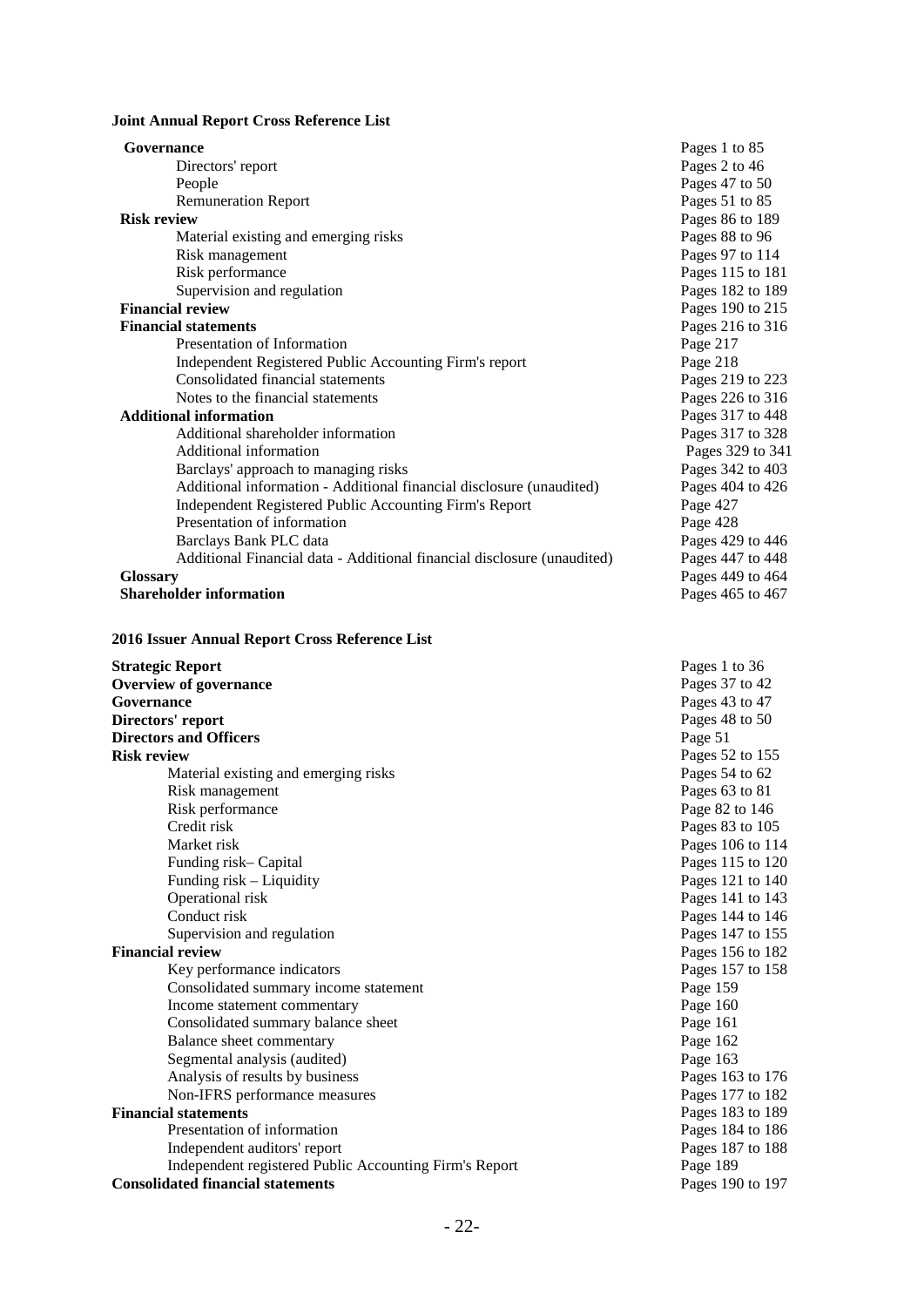| Consolidated income statement                  | Page 190         |
|------------------------------------------------|------------------|
| Consolidated statement of comprehensive income | Page 191         |
| Consolidated balance sheet                     | Page 192         |
| Consolidated statement of changes in equity    | Pages 193 to 195 |
| Consolidated cash flow statement               | Page 196 to 197  |
| Notes to the financial statements              | Pages 198 to 316 |

# **2015 Issuer Annual Report Cross Reference List**

| <b>Strategic Report</b>                                | Pages 1 to 27      |
|--------------------------------------------------------|--------------------|
| Governance                                             | Pages 28 to 130    |
| People                                                 | Pages 28 to 31     |
| Directors' report                                      | Pages 32 to 34     |
| Directors and Officers                                 | Page 35            |
| <b>Risk review</b>                                     | Pages 36 to 130    |
| Material existing and emerging risks                   | Pages 38 to 46     |
| Risk management                                        | Pages $47$ to $63$ |
| Risk performance                                       | Page 64            |
| Credit risk                                            | Pages 65 to 86     |
| Market risk                                            | Pages 87 to 93     |
| Funding risk-Capital                                   | Pages 94 to 97     |
| Funding risk - Liquidity                               | Pages 98 to 115    |
| Operational risk                                       | Pages 116 to 118   |
| Conduct risk                                           | Pages 119 to 122   |
| Supervision and regulation                             | Pages 123 to 130   |
| <b>Financial review</b>                                | Pages 131 to 152   |
| Key performance indicators                             | Pages 132 to 133   |
| Consolidated summary income statement                  | Page 134           |
| Income statement commentary                            | Page 135           |
| Consolidated summary balance sheet                     | Page 136           |
| Balance sheet commentary                               | Page 137           |
| Segmental analysis (audited)                           | Page 138           |
| Analysis of results by business                        | Pages 138 to 152   |
| <b>Financial statements</b>                            | Pages 153 to 158   |
| Presentation of information                            | Pages 154 to 155   |
| Independent Auditors' report                           | Pages 156 to 157   |
| Independent Registered Public Accounting Firm's Report | Page 158           |
| <b>Consolidated financial statements</b>               | Pages 159 to 164   |
| Consolidated income statement                          | Page 159           |
| Consolidated statement of comprehensive income         | Page 160           |
| Consolidated balance sheet                             | Page 161           |
| Consolidated statement of changes in equity            | Page 162           |
| Statement of changes in equity                         | Page 163           |
| Consolidated cash flow statement                       | Page 164           |
| Notes to the financial statements                      | Pages 165 to 276   |
|                                                        |                    |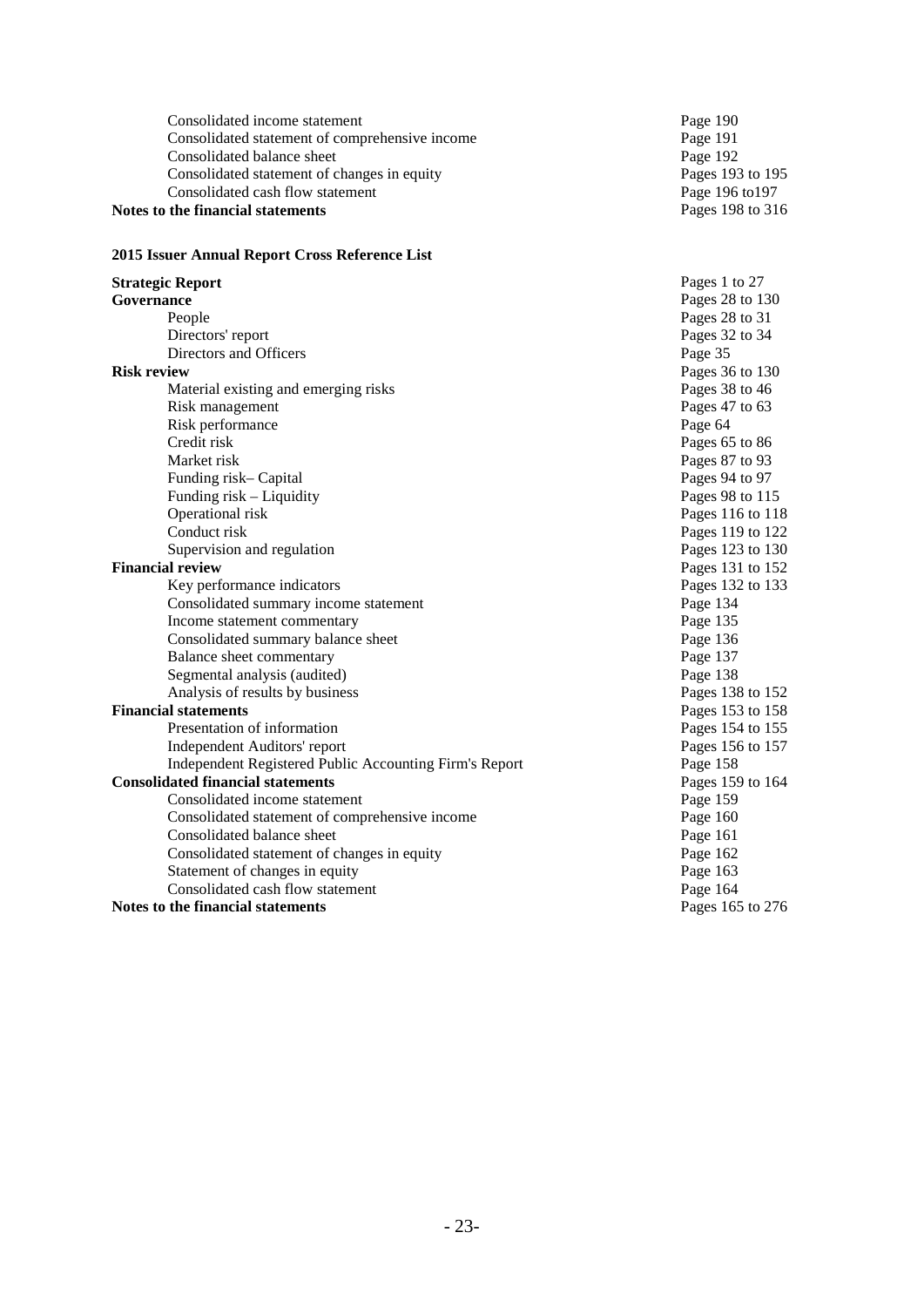## **Q1 2017 Results Announcement Cross Reference List**

Performance Highlights<br>
Group Performance Review<br>
Pages 3 to 6 Group Performance Review Pages 3 to 6<br>
Quarterly Results Summary Pages 7 to 9 Quarterly Results Summary<br>
Quarterly Core Results by Business<br>
Pages 10 to 14 Quarterly Core Results by Business Pages 10<br>Discontinued Quarterly Results Page 15 Discontinued Quarterly Results<br>
Performance Management<br>
Page 16 Performance Management Page 16<br>Credit Risk Page 17 Credit Risk Page 17 Consolidated Summary Financial Statements Pages 18 to 20<br>
Capital Pages 21 to 26 Risk weighted assets by risk type and business Page 24<br>Movement analysis of risk weighted assets Page 24 Movement analysis of risk weighted assets<br>
Leverage ratios and exposures<br>
Pages 25 to 26<br>
Pages 25 to 26 Leverage ratios and exposures Pages 25 to 26<br>
x: Non-IFRS performance measures Pages 27 to 30 Appendix: Non-IFRS performance measures Pages 27 to 31-51 Shareholder Information

Pages 21 to 26<br>Page 24

Each of the Issuer and Barclays PLC has applied IFRS as issued by the International Accounting Standards Board and as adopted by the EU in the financial statements incorporated by reference above. A summary of the significant accounting policies for each of the Issuer and Barclays PLC is included in each of the Joint Annual Report, the 2015 Issuer Annual Report and the 2016 Issuer Annual Report.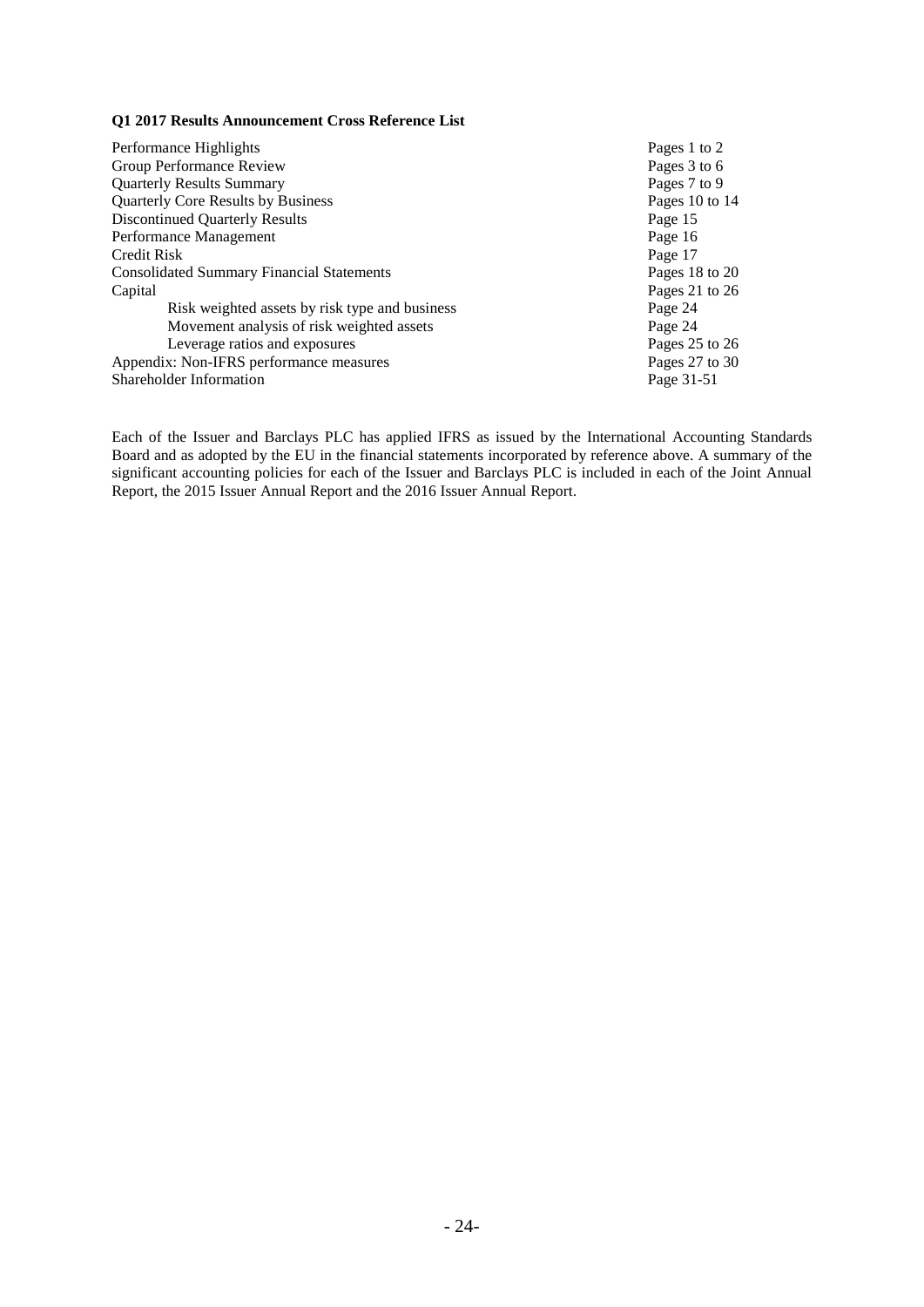### **FORWARD-LOOKING STATEMENTS**

This Registration Document and certain documents incorporated by reference herein contain certain forwardlooking statements within the meaning of Section 21E of the US Securities Exchange Act of 1934, as amended, and Section 27A of the US Securities Act of 1933, as amended, with respect to the Group. The Issuer cautions readers that no forward-looking statement is a guarantee of future performance and that actual results or other financial condition or performance measures could differ materially from those contained in the forward-looking statements. These forward-looking statements can be identified by the fact that they do not relate only to historical or current facts. Forward-looking statements sometimes use words such as 'may', 'will', 'seek', 'continue', 'aim', 'anticipate', 'target', 'projected', 'expect', 'estimate', 'intend', 'plan', 'goal', 'believe', 'achieve' or other words of similar meaning. Examples of forward-looking statements include, among others, statements or guidance regarding the Group's future financial position, income growth, assets, impairment charges, provisions, notable items, business strategy, structural reform capital, leverage and other regulatory ratios, payment of dividends (including dividend pay-out ratios and expected payment strategies), projected levels of growth in the banking and financial markets, projected costs or savings, original and revised commitments and targets in connection with the strategic cost programme and the group strategy update as announced by Barclays PLC on 1 March 2016, rundown of assets and businesses within Barclays Non-Core, sell-down of the Group's interest in Barclays Africa Group Limited, estimates of capital expenditures and plans and objectives for future operations, projected employee numbers and other statements that are not historical fact.

By their nature, forward-looking statements involve risk and uncertainty because they relate to future events and circumstances. These may be affected by changes in legislation, the development of standards and interpretations under IFRS, evolving practices with regard to the interpretation and application of accounting and regulatory standards, the outcome of current and future legal proceedings and regulatory investigations, future levels of conduct provisions, future levels of notable items, the policies and actions of governmental and regulatory authorities, geopolitical risks and the impact of competition. In addition, factors including (but not limited to) the following may have an effect: capital, leverage and other regulatory rules (including with regard to the future structure of the Group) applicable to past, current and future periods; UK, US, Africa, Eurozone and global macroeconomic and business conditions; the effects of continued volatility in credit markets; market related risks such as changes in interest rates and foreign exchange rates; effects of changes in valuation of credit market exposures; changes in valuation of issued securities; volatility in capital markets; changes in credit ratings of any entities within the Group or any securities issued by such entities; the potential for one or more countries exiting the Eurozone; the implications of the exercise by the United Kingdom of Article 50 of the Treaty of Lisbon and the disruption that may result in the UK and globally from the withdrawal of the United Kingdom from the European Union; the implementation of the strategic cost programme; and the success of future acquisitions, disposals and other strategic transactions. A number of these influences and factors are beyond the Group's control. As a result, the Group's actual future results, dividend payments, and capital and leverage ratios may differ materially from the plans, goals, expectations and guidance set forth in the Group's forward-looking statements. Additional risks and factors which may impact the Group's future financial condition and performance are identified in the Group's filings with the SEC which are available on the SEC's website at [www.sec.gov.](http://www.sec.gov/)

Any forward-looking statements made herein speak only as of the date they are made and it should not be assumed that they have been revised or updated in the light of new information or future events. Except as required by the PRA, the FCA, the London Stock Exchange plc (the "**LSE**") or applicable law, the Group expressly disclaims any obligation or undertaking to release publicly any updates or revisions to any forwardlooking statements contained herein to reflect any change in the Group's expectations with regard thereto or any change in events, conditions or circumstances on which any such statement is based. The reader should, however, consult any additional disclosures that the Group has made or may make in documents it has published or may publish via the Regulatory News Service of the LSE and/or has filed or may file with the SEC.

Subject to the Group's obligations under the applicable laws and regulations of the UK and the US in relation to disclosure and on-going information, we undertake no obligation to update publicly or revise any forward looking statements, whether as a result of new information, future events or otherwise.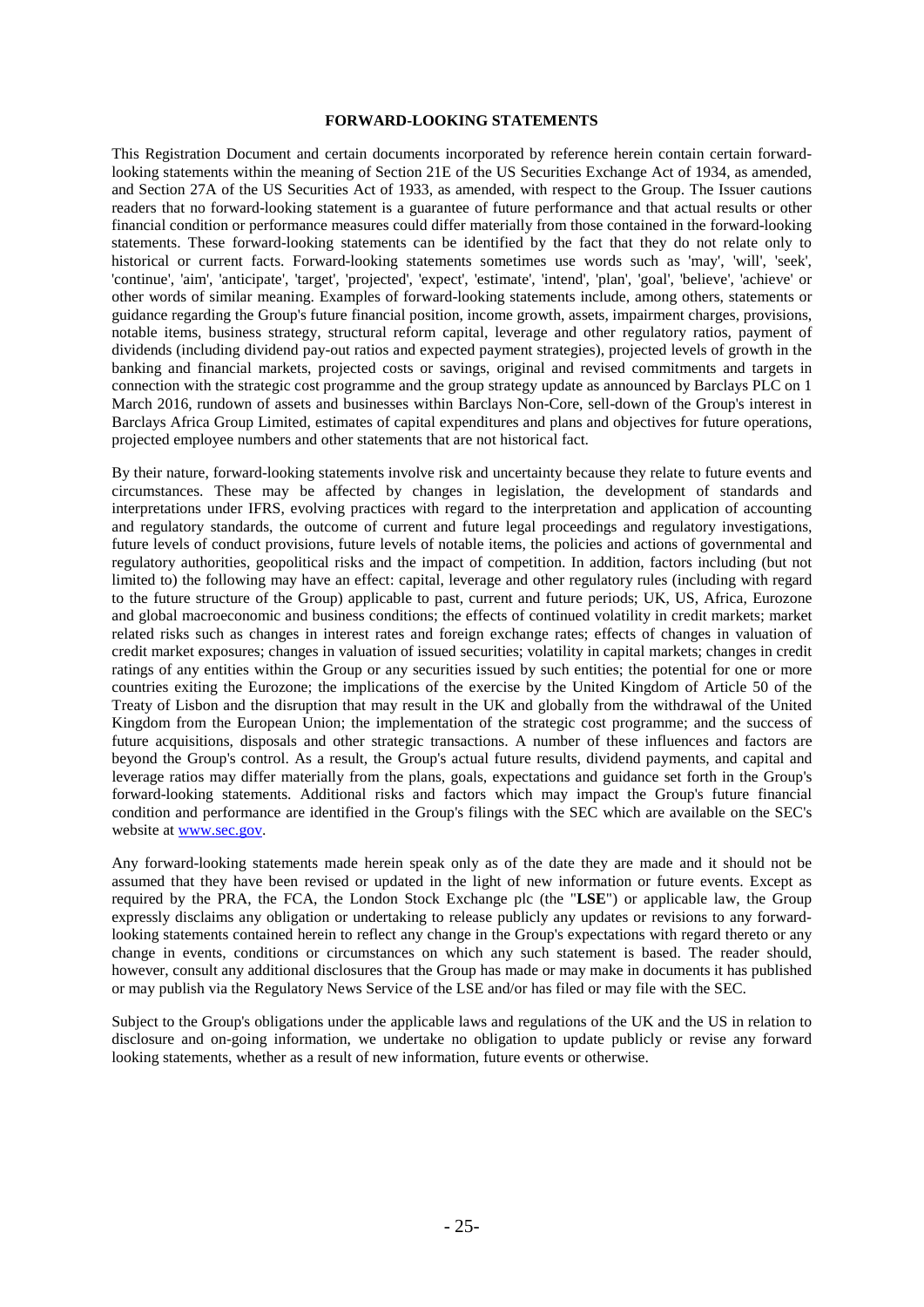### **THE ISSUER AND THE GROUP**

The Issuer is a public limited company registered in England and Wales under number 1026167. The liability of the members of the Issuer is limited. It has its registered and head office at 1 Churchill Place, London, E14 5HP, United Kingdom (telephone number +44 (0)20 7116 1000). The Issuer was incorporated on 7 August 1925 under the Colonial Bank Act 1925 and on 4 October 1971 was registered as a company limited by shares under the Companies Acts 1948 to 1967. Pursuant to The Barclays Bank Act 1984, on 1 January 1985, the Issuer was re-registered as a public limited company and its name was changed from 'Barclays Bank International Limited' to 'Barclays Bank PLC'. The whole of the issued ordinary share capital of the Issuer is beneficially owned by Barclays PLC. Barclays PLC is the ultimate holding company of the Group and is one of the largest financial services companies in the world by market capitalisation.

The Group is a transatlantic consumer, corporate and investment bank offering products and services across personal, corporate and investment banking, credit cards and wealth and management, with a strong presence in the Group's two home markets of the UK and the US. The Group is focused on two core divisions – Barclays UK and Barclays International. Barclays UK comprises the UK retail banking operations, UK consumer credit card business, UK wealth management business and corporate banking for smaller businesses. Barclays International comprises the corporate banking franchise, the Investment Bank, the US and international cards business and international wealth management. Assets which do not fit the Group's strategic objectives will continue to be managed in Barclays Non-Core and designated for exit or run-down over time.

The short term unsecured obligations of the Issuer are rated A-2 by Standard & Poor's Credit Market Services Europe Limited, P-1 by Moody's Investors Service Ltd. and F1 by Fitch Ratings Limited and the long-term unsecured unsubordinated obligations of the Issuer are rated A- by Standard & Poor's Credit Market Services Europe Limited, A1 by Moody's Investors Service Ltd. and A by Fitch Ratings Limited.

Based on the Bank Group's audited financial information for the year ended 31 December 2016, the Bank Group had total assets of £1,213,955m (2015: £1,120,727m), total net loans and advances of £436,417m (2015: £441,046m), total deposits of £472,917m (2015: £465,387m), and total equity of £70,955m (2015: £66,019m) (including non-controlling interests of £3,522m (2015: £1,914m)). The profit before tax of the Bank Group for the year ended 31 December 2016 was £4,383m (2015: £1,914m) after credit impairment charges and other provisions of £2,373m (2015: £1,762m). The financial information in this paragraph is extracted from the audited consolidated financial statements of the Issuer for the year ended 31 December 2016.

### **Legal Proceedings**

For a description of the governmental, legal or arbitration proceedings that the Issuer and the Group face, see (i) Note 27 (*Provisions*) and Note 29 (*Legal, competition and regulatory matters*) to the financial statements of Barclays PLC on pages 270 to 271 and pages 272 to 280, respectively, of the Joint Annual Report and (ii) the April Announcement.

### **Directors**

The Directors of the Issuer, each of whose business address is 1 Churchill Place, London E14 5HP, United Kingdom, their functions in relation to the Issuer and their principal outside activities (if any) of significance to the Issuer are as follows:

| Name            | $Function(s)$ within the Issuer | Principal outside activities                                                                                                     |
|-----------------|---------------------------------|----------------------------------------------------------------------------------------------------------------------------------|
| John McFarlane  | Chairman                        | Chairman, Barclays PLC; Director,<br>Westfield Corporation; Director,<br>Limited:<br>Oak Holdings<br>Old<br>Chairman, The CityUK |
| James Staley    | <b>Chief Executive Officer</b>  | Group Chief Executive Officer,<br><b>Barclays PLC</b>                                                                            |
| Tushar Morzaria | Group Finance Director          | Group Finance Director, Barclays<br><b>PLC</b>                                                                                   |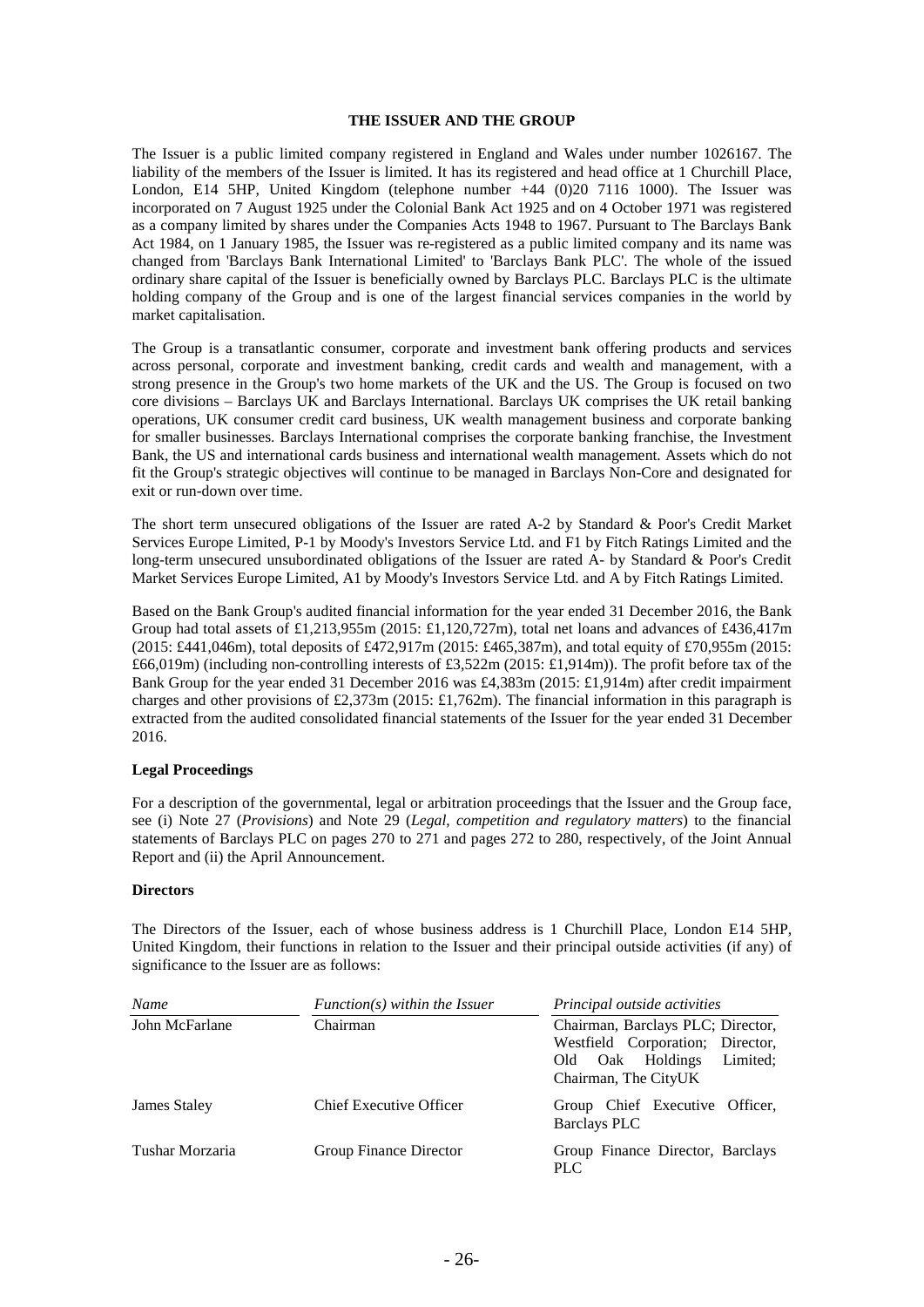| Name                    | $Function(s)$ within the Issuer                                 | Principal outside activities                                                                                                                                                                                                                                                                                                                                                                                    |
|-------------------------|-----------------------------------------------------------------|-----------------------------------------------------------------------------------------------------------------------------------------------------------------------------------------------------------------------------------------------------------------------------------------------------------------------------------------------------------------------------------------------------------------|
| Mike Ashley             | Non-Executive Director                                          | Non-Executive Director, Barclays<br>PLC; Member, International Ethics<br>Standard Board for Accountants;<br>Member, Institute of Chartered<br>Accountants in England & Wales'<br><b>Standards</b><br>Ethics<br>Committee:<br>Chairman, Government Internal<br>Audit Agency; Member, Board of<br>The Charity Commission                                                                                          |
| Tim Breedon CBE         | Non-Executive Director                                          | Non-Executive Director, Barclays<br>PLC; Chairman, Apax Global<br>Alpha; Chairman, The Northview<br>Group                                                                                                                                                                                                                                                                                                       |
| Sir Ian Cheshire        | Non-Executive Director                                          | Non-Executive Director, Barclays<br>PLC; Chairman, Debenhams plc,<br>Chairman, Maisons du monde;<br>Senior<br>Independent<br>Director,<br>Whitbread<br>plc;<br>Chairman,<br>Menhaden plc                                                                                                                                                                                                                        |
| Mary Francis CBE        | Non-Executive Director                                          | Non-Executive Director, Barclays<br>Non-Executive<br>PLC:<br>Director.<br>Ensco plc; Non-Executive Director,<br>Swiss re Group                                                                                                                                                                                                                                                                                  |
| <b>Crawford Gillies</b> | Non-Executive Director                                          | Non-Executive Director, Barclays<br>PLC; Chairman, Control Risks<br>International; Senior Independent<br>Director, SSE plc; Director, The<br><b>Edrington Group</b>                                                                                                                                                                                                                                             |
| Sir Gerry Grimstone     | Deputy Chairman<br>and<br>Senior<br><b>Independent Director</b> | Deputy Chairman<br>Senior<br>and<br>Independent Director, Barclays<br>PLC; Chairman, Standard Life plc;<br>Non-Executive Board<br>Member,<br>Deloitte LLP; Lead non-executive,<br>Ministry of Defence; Financial<br>Services Trade and Investment<br>Board                                                                                                                                                      |
| Reuben Jeffery III      | Non-Executive Director                                          | Non-Executive Director, Barclays<br>PLC; Chief Executive Officer,<br>President and Director, Rockefeller<br>& Co., Inc. and Rockefeller<br>Financial Services Inc,; Member,<br>Advisory Board of Towerbrook<br>Capital Partners LP; Director,<br>Financial<br>Services<br>Volunteer<br>Advisory<br>Corps;<br>Board,<br>J.<br>Rothschild Capital Management<br>Limited;<br>Trustee,<br>The<br>Asia<br>Foundation |
| Dambisa Moyo            | Non-Executive Director                                          | Non-Executive Director, Barclays<br>PLC; Non-Executive<br>Director,<br>Barrick Gold Corporation; Non-<br>Director,<br>Executive<br>Seagate<br>Non-Executive<br>Technology;<br>Director, Chevron Corporation                                                                                                                                                                                                     |
| Diane de Saint Victor   | Non-Executive Director                                          | Non-Executive Director, Barclays                                                                                                                                                                                                                                                                                                                                                                                |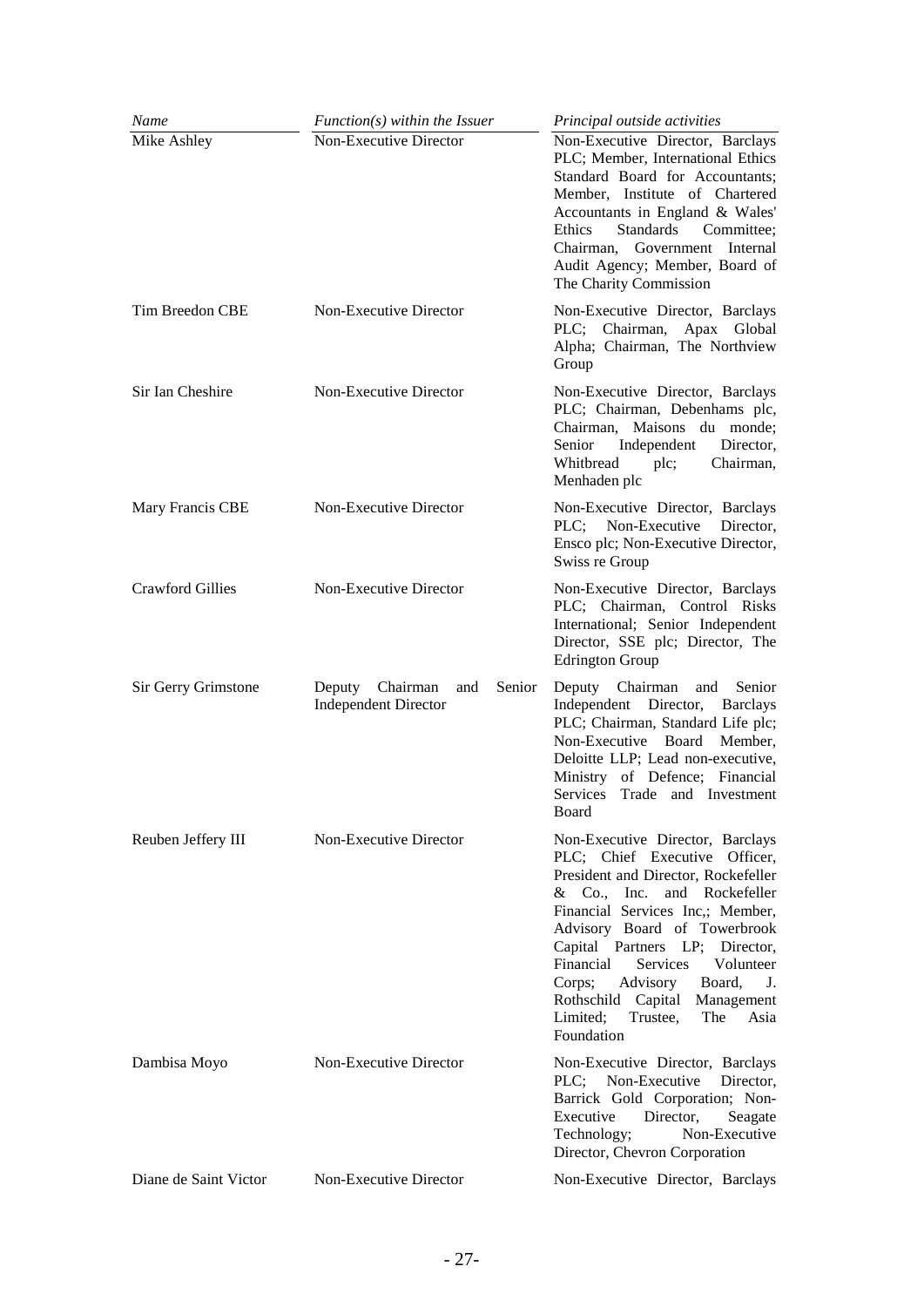| Name             | $Function(s)$ within the Issuer<br>Principal outside activities |                                                                                                                                              |  |  |
|------------------|-----------------------------------------------------------------|----------------------------------------------------------------------------------------------------------------------------------------------|--|--|
|                  |                                                                 | PLC; General Counsel, Company<br>Secretary and Executive Director<br>Limited: Member.<br>of ABB<br>American Chamber of Commerce<br>in France |  |  |
| Diane Schueneman | Non-Executive Director                                          | Non-Executive Director, Barclays<br><b>PLC</b>                                                                                               |  |  |
| Stephen Thieke   | Non-Executive Director                                          | Non-Executive Director, Barclays<br><b>PLC</b>                                                                                               |  |  |

No potential conflicts of interest exist between any duties to the Issuer of the Directors listed above and their private interests or other duties.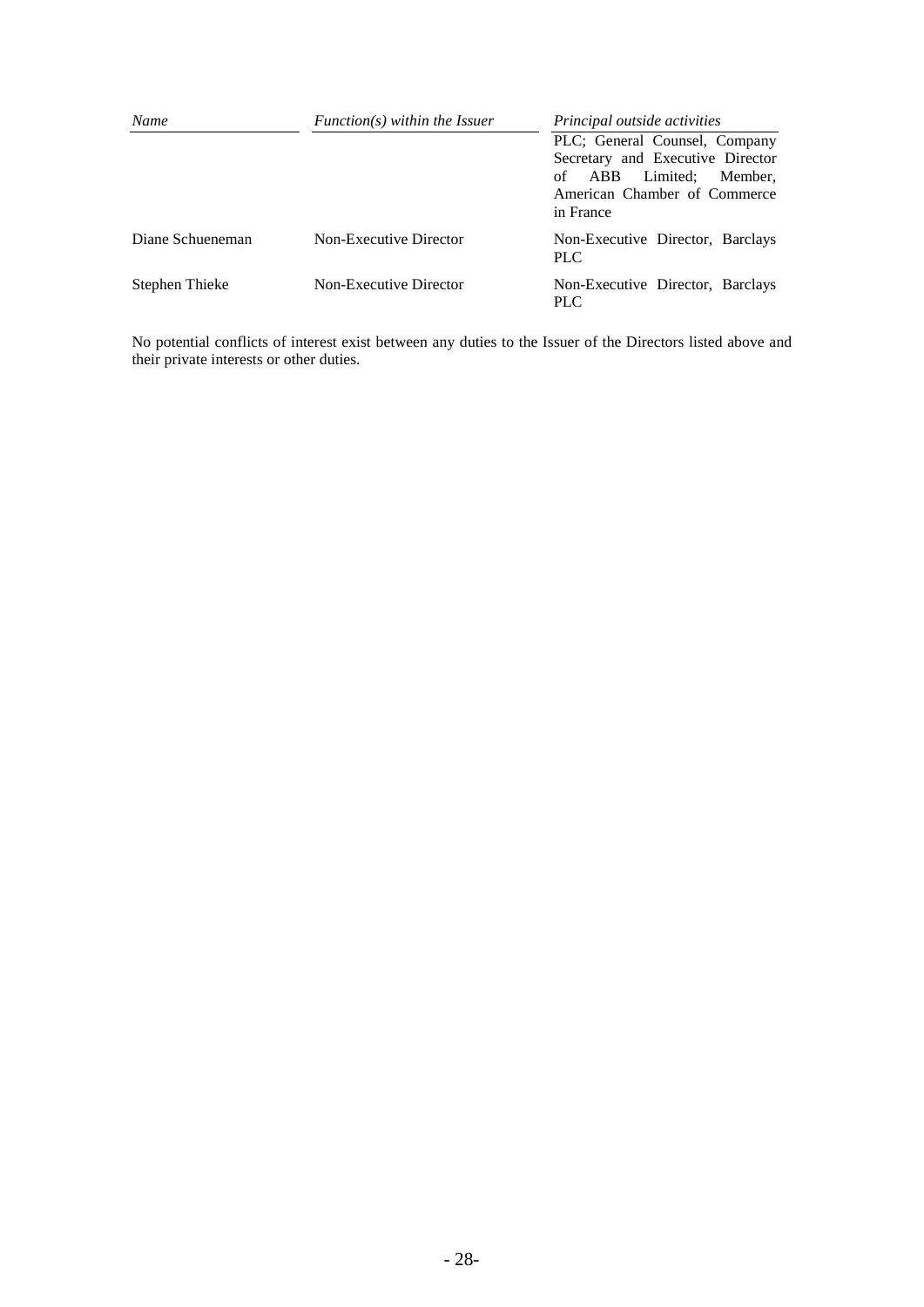### **GENERAL INFORMATION**

### **Significant Change Statement**

There has been no significant change in the financial or trading position of the Bank Group since 31 March 2017.

### **Material Adverse Change Statement**

There has been no material adverse change in the prospects of the Issuer since 31 December 2016.

### **Legal Proceedings**

Save as disclosed under Note 27 (*Provisions*) and Note 29 (*Legal, competition and regulatory matters*) to the financial statements of Barclays PLC as set out on pages 270 to 271 and pages 272 to 280, respectively, of the Joint Annual Report, there are no governmental, legal or arbitration proceedings (including any such proceedings which are pending or threatened of which the Issuer is aware), which may have or have had during the 12 months preceding the date of this Registration Document, a significant effect on the financial position or profitability of the Issuer and/or the Bank Group.

### **Auditors**

The annual consolidated and unconsolidated financial statements of the Issuer for the two years ended 31 December 2015 and 31 December 2016 have been audited without qualification by PricewaterhouseCoopers LLP ("**PricewaterhouseCoopers**") of 1 Embankment Place, London WC2N 6RH, United Kingdom, chartered accountants and statutory auditors (authorised and regulated by the Financial Conduct Authority for designated investment business). The financial information contained in this Registration Document in relation to the Issuer does not constitute its statutory accounts for the two years ended 31 December 2016. The Issuer's annual report and accounts (containing its consolidated and unconsolidated audited financial statements), which constitute the Issuer's statutory accounts within the meaning of section 434 of the Companies Act 2006 relating to each complete financial year to which such information relates, have been delivered to the Registrar of Companies in England. PricewaterhouseCoopers has reported on the Issuer's statutory accounts, and such reports were unqualified and did not contain a statement under section 498(2) or section 498(3) of the Companies Act 2006. PricewaterhouseCoopers' report contained the following statement: "Our responsibility is to audit and express an opinion on the financial statements in accordance with applicable law as ISAs (UK & Ireland). Those standards require us to comply with the Auditing Practice Board's Ethical Standards for Auditors. This report, including the opinions, has been prepared for and only for the company's members as a body in accordance with Chapter 3 of Part 16 of the Companies Act 2006 and for no other purpose. We do not, in giving these opinions, accept or assume responsibility for any other purpose to any person to whom this report is shown or into whose hands it may come save where expressly agreed by our prior consent in writing."

### <span id="page-30-2"></span><span id="page-30-1"></span>**Ratings**

-

The credit ratings included or referred to in this Registration Document, or any document incorporated by reference are, for the purposes of Regulation (EC) No 1060/2009 on credit rating agencies (the "**CRA Regulation**"), issued by Fitch Ratings Limited ("**Fitch**"), Moody's Investors Service Ltd. ("**Moody's**") and Standard & Poor's Credit Market Services Europe Limited ("**Standard & Poor's**"), each of which is established in the European Union and has been registered under the CRA Regulation\*.

As of the date of this Registration Document, the short-term unsecured obligations of the Issuer are rated A-2 by Standard & Poor's<sup>[1](#page-30-0)</sup>, P-1 by Moody's<sup>[2](#page-30-1)</sup>, and F1 by Fitch<sup>[3](#page-30-2)</sup> and the long-term obligations of the Issuer

<span id="page-30-0"></span>**<sup>\*</sup>Notes on Issuer ratings:** The information in these footnotes has been extracted from information made available by each rating agency referred to below. The Issuer confirms that such information has been accurately reproduced and that, so far as it is aware, and is able to ascertain from information published by such rating agencies, no facts have been omitted which would render the reproduced information inaccurate or misleading.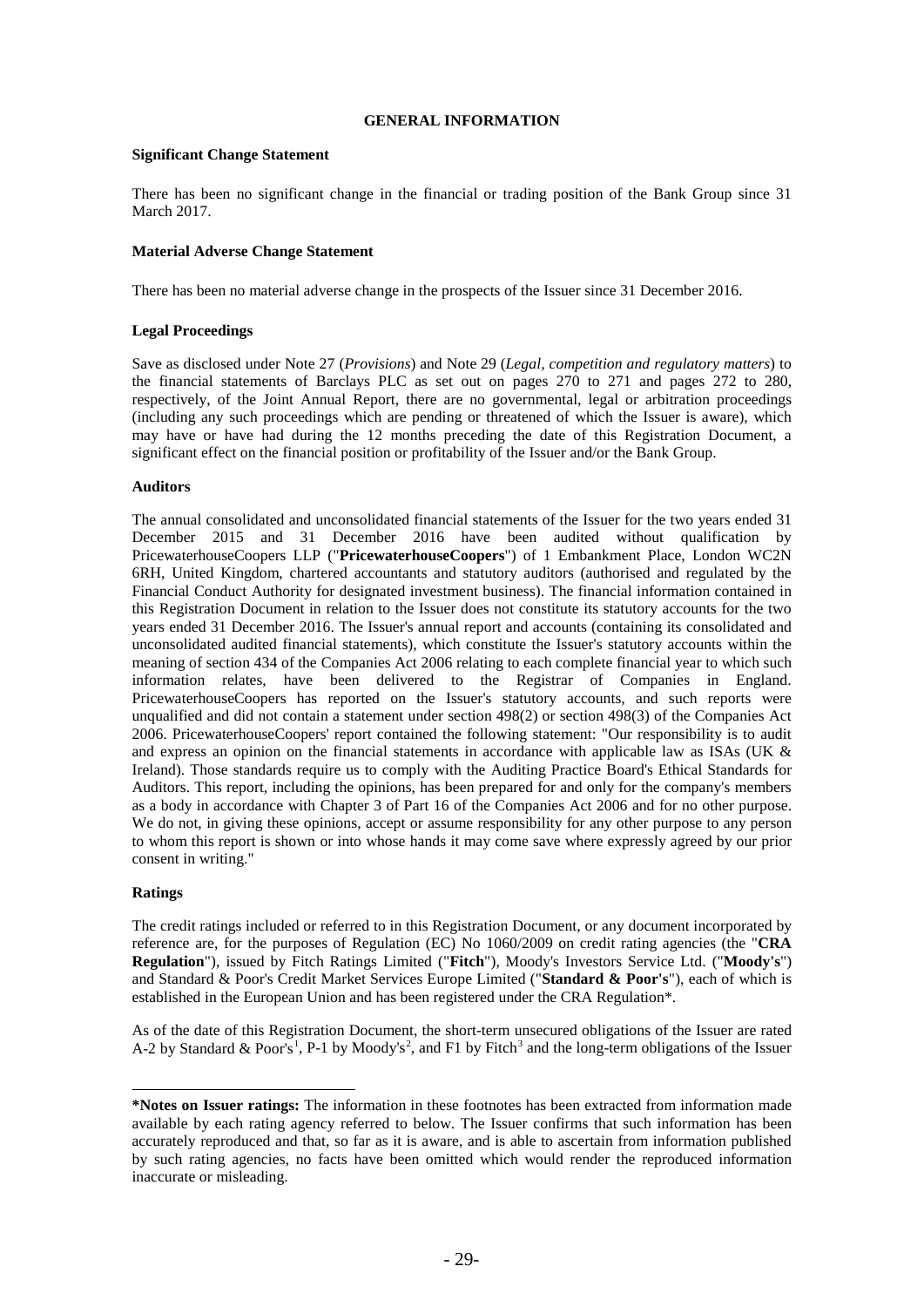are rated A- by Standard & Poor's<sup>[4](#page-31-0)</sup>, A1 by Moody's<sup>[5](#page-31-1)</sup>, and A by Fitch<sup>[6](#page-31-2)</sup>.

### **Documents Available**

-

For as long as this Registration Document remains in effect or any Securities issued in conjunction with this Registration Document remain outstanding, copies of the following documents will, when available, be made available during usual business hours on a weekday (Saturdays, Sundays and public holidays excepted) for inspection and in the case of (b), (c), (d) and (e) below shall be available for collection, free of charge, at the registered office of the Issuer and at http://www.barclays.com/barclays-investor-<br>relations/results-and-reports/results.html and https://www.home.barclays/prospectuses-andand https://www.home.barclays/prospectuses-anddocumentation/structured-securities/prospectuses.html.

- (a) the constitutional documents of the Issuer;
- (b) the documents set out in the "*Information Incorporated by Reference*" section of this Registration Document;
- (c) all future annual reports and semi-annual financial statements of the Issuer;
- (d) the current Registration Document; and
- (e) any other documents included or referred to in this Registration Document.

<sup>&</sup>lt;sup>1</sup> A short-term obligation rated 'A-2' is somewhat more susceptible to the adverse effects of changes in circumstances and economic conditions than obligations in higher rating categories. However, the obligor's capacity to meet its financial commitment on the obligation is satisfactory.

 $2$  'P-1' Issuers (or supporting institutions) rated Prime-1 have a superior ability to repay short-term debt obligations.

<sup>&</sup>lt;sup>3</sup> An 'F1' rating indicates the highest short-term credit quality and the strongest intrinsic capacity for timely payment of financial commitments; may have an added '+' to denote any exceptionally strong credit feature.

<span id="page-31-0"></span><sup>4</sup> An obligation rated 'A' is somewhat more susceptible to the adverse effects of changes in circumstances and economic conditions than obligations in higher-rated categories. However, the obligor's capacity to meet its financial commitment on the obligation is still strong. The ratings from 'AA' to 'CCC' may be modified by the addition of a plus (+) or minus (-) sign to show relative standing within the major rating categories.

<span id="page-31-1"></span> $<sup>5</sup>$  Obligations rated 'A' are considered upper-medium grade and are subject to low credit risk. Note:</sup> Moody's appends numerical modifiers 1, 2, and 3 to each generic rating classification from 'Aa' through 'Caa'. The modifier 1 indicates that the obligation ranks in the higher end of its generic rating category; the modifier 2 indicates a mid-range ranking; and the modifier 3 indicates a ranking in the lower end of that generic rating category.

<span id="page-31-2"></span> $6$  An 'A' rating indicates high credit quality and denotes expectations of low default risk. The capacity for payment of financial commitments is considered strong. This capacity may, nevertheless, be more vulnerable to adverse business or economic conditions than is the case for higher ratings.